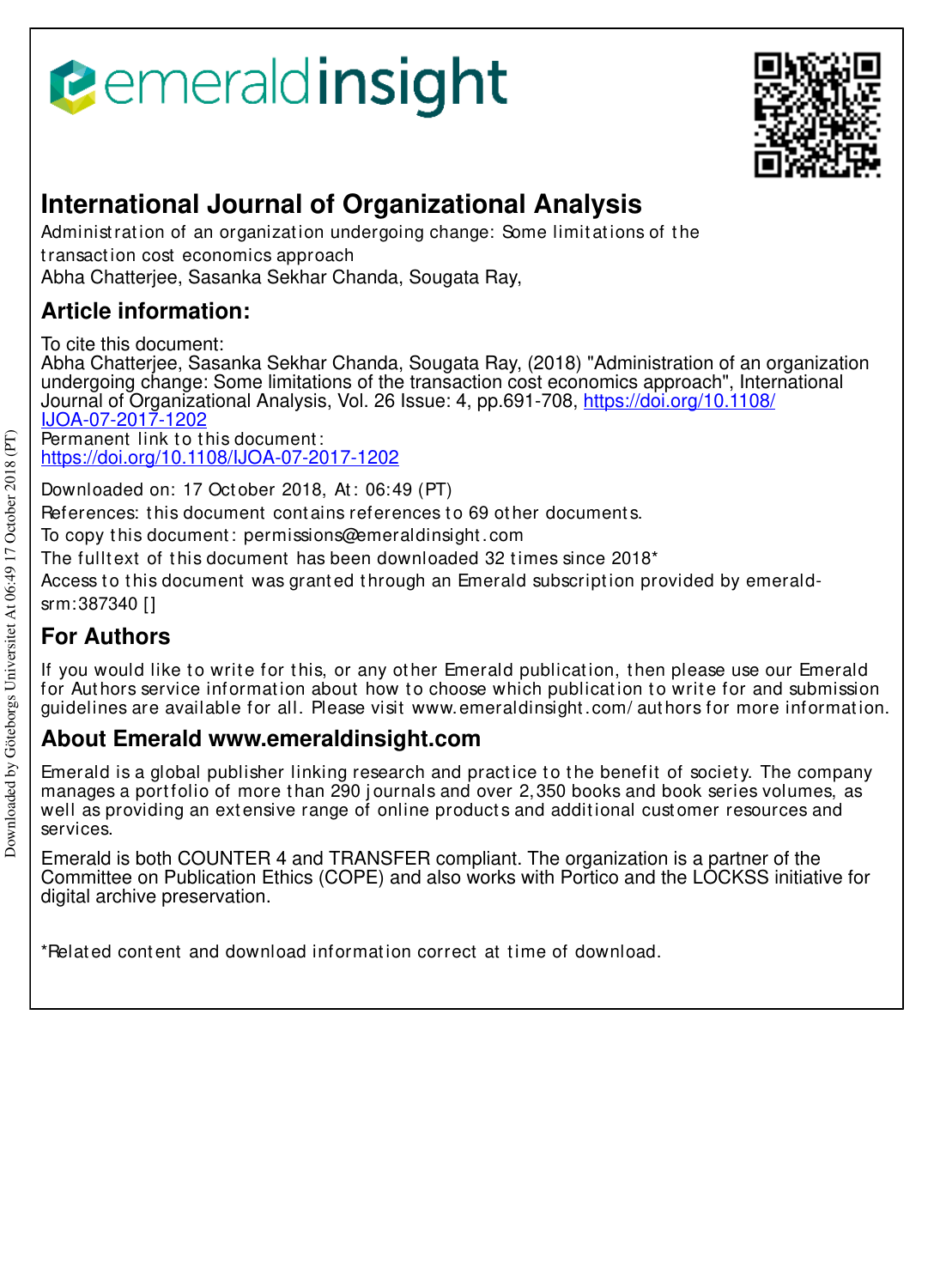## Administration of an organization undergoing change

### Some limitations of the transaction cost economics approach

Abha Chatterjee

*Department of Communication, Indian Institute of Management Indore, Indore, India*

Sasanka Sekhar Chanda

*Department of Strategic Management, Indian Institute of Management Indore, Indore, India, and*

Sougata Ray

*Department of Strategic Management, Indian Institute of Management Calcutta, Kolkata, India*

#### Abstract

**Purpose** – This paper aims to develop conceptual arguments questioning the efficacy of administration by the transaction cost economics (TCE) approach in an organization undergoing a major change.

**Design/methodology/approach** – The focus is on three distinct dimensions of organizational life where, as per prior research, TCE is likely to be inadequate: interdependence across transactions, high reliance on managerial foresight and inseparability of administrative decisions made at different points in time.

Findings – The climate of coercion and surveillance engendered by administration based on TCE approaches – that punishes deviation from goals, even when they are framed on inadequate knowledge – forestalls creative problem-solving that is necessary to address unforeseen developments that arise during change implementation. Fiat accomplishes within-group compliance in the change project sub-teams, but between-group interdependencies tend to be neglected, hampering organizational effectiveness. Moreover, attempts to create independent spheres of accountability for concurrent fiats regarding pre-existing and new commitments breed inefficiency and wastage.

Research limitations/implications - The malevolent aspects of TCE-based administration contribute to organizational dysfunctions like escalation of commitment and developing of silos in organizations.

**Practical implications** – To succeed in effecting a major organizational change, meaningful relaxation of demands for delivering on prior goals is required, along with forbearance of errors made during trial-anderror learning.

**Originality/value** – TCE-based administration is deleterious to an organization attempting a major change. Supremacy accorded to resolution of conflicts in distinct hierarchical relationships by the mechanism of fiat fails to address the needs of an organizational reality where multiple groups are engaged in a set of interdependent activities and where multiple, interdependent organizational imperatives need to be concurrently served.

Keywords Creativity, Surveillance, Organizational change, Transaction cost economics, Administration, Coercion, Incomplete contracts, Interdependence, Escalation of commitment, Coordination failure, Silo, Fiat

International Journal of Organizational Analysis Vol. 26 No. 4, 2018 pp. 691-708 © Emerald Publishing Limited 1934-8835 DOI 10.1108/IJOA-07-2017-1202

Paper type Conceptual paper

691

Transaction cost economics approach

Received 24 July 2017 Revised 27 October 2017 Accepted 28 October 2017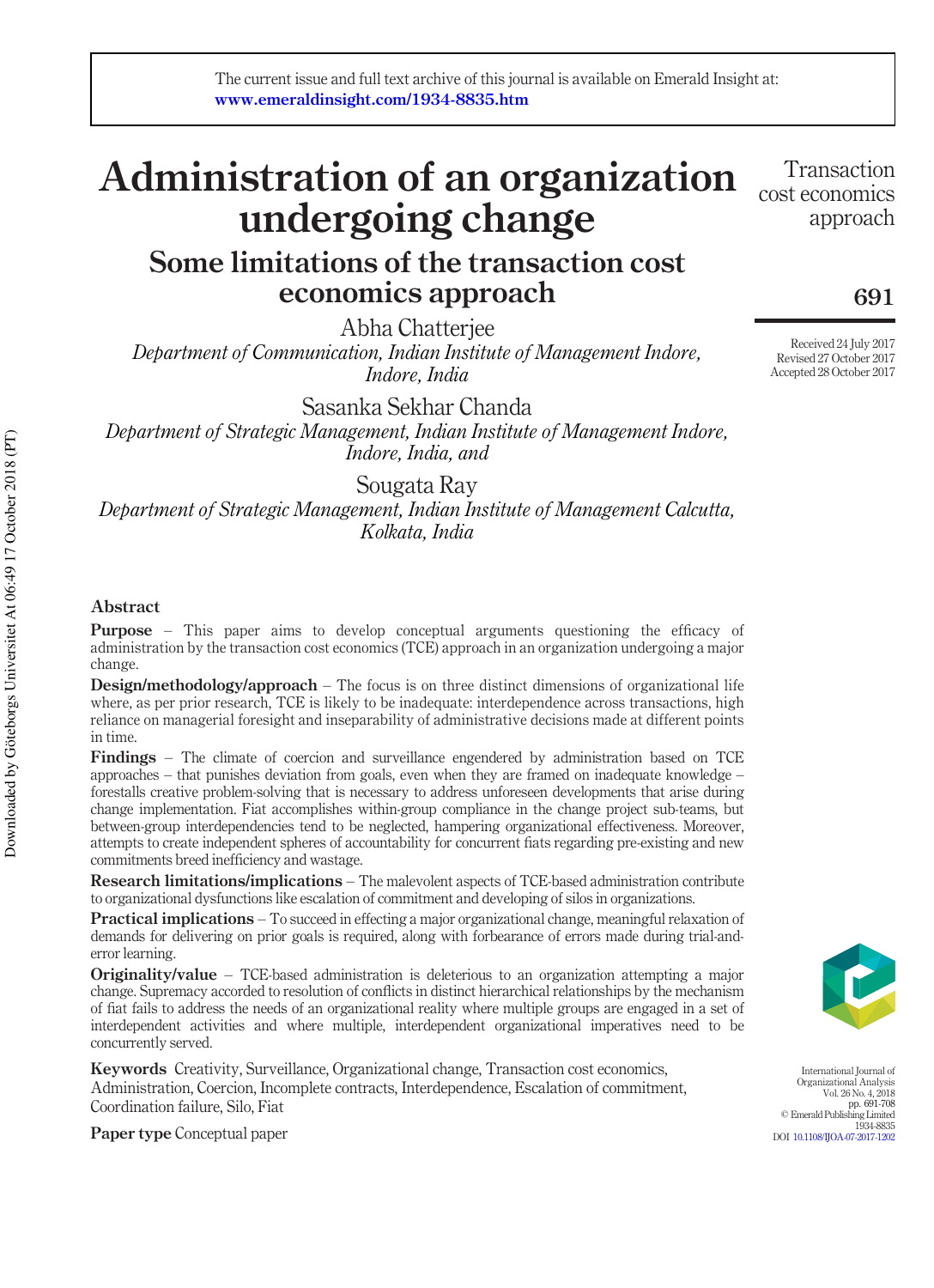#### Introduction IJOA

26,4

692

How does administration based on principles of *Transaction Cost Economics* (TCE) (Williamson, 1975, 1979, 1991a, 2007) impact an organization undergoing a major change? To motivate an answer, we consider the interplay of TCE's limitations – with respect to spatial and temporal interdependence of transactions[1], and substantial reliance on managerial foresight – with other key tenets of TCE, and conditions arising from a major change project being underway.

In a series of influential treatises, Williamson proposed that business firms exist to minimize transaction costs that would otherwise be accrued, if transactions were organized through the market, instead of being housed inside a business organization. Transaction costs arise from the potential of harm caused by opportunistic behaviour by any given party in a transaction, particularly upon materialization of circumstances unforeseen in the contract. Transaction costs exist because contracts are inherently incomplete in nature, i.e. it is not possible to write a contract that anticipates all possible situations for all times.

Williamson asserts that organizational members seek self-interest with guile. This makes it difficult to attain an appropriate degree of alignment of organizational member goals with the goals of the organization. To address the issue, Williamson recommends using fiat, augmented by arrangements for surveillance and credible punishment upon detection of failure to deliver on commitments. This makes organizing transactions inside a business firm superior to organizing transactions in the market. In the latter, conflicts arising from incomplete contracting require time-consuming arbitration in courts, thwarting coordination. A business firm, on the other hand, functions as "its own court of ultimate appeal" (Williamson, 1991b, quoted in Williamson, 2007, p. 13). Thus, according to Williamson, within the four walls of a business organization, a regime of fiat – backed by surveillance and credible punishment of failure – is effective in handling issues arising from incompleteness of the employment contract. This is the principal claim in the TCE literature that we inspect.

TCE's treatment of organizational reality does not appear to do justice to some important nuances in organizational functioning. First, truly significant unforeseen circumstances materialize in an organization when it attempts to institute a change having firm-wide implications – say, in response to developments in the organization's environment. In such a case, past knowledge – that is deployed to issue commands under the fiat mechanism – is inappropriate for guiding actions of organizational members. In a climate of continuous change, goals to control employee behaviour expire before they are fulfilled, rendering superfluous TCE's claim to effectiveness in controlling employee behaviour.

Second, following the TCE logic, when a conflict arises on account of unforeseen circumstances, the conflict gets resolved in favour of the more powerful party – the hierarchical superior – by resetting of expectations, re-planning of actions and so forth. This arrangement may be satisfactory when just one group – comprising a few members – carries out a specific task. However, in modern business firms, company-wide change initiatives are carried out by organizing as a *change project team*, comprising a large number of company personnel as well as some consultants from the industry. The personnel of the change project team are deployed as separate work-units or project *sub-teams*. Each workunit is given a mandate to carry out a distinctive part of the complex change task. To administer the mechanism of fiat, tenets of TCE require persistence of such hierarchical structures – i.e. project sub-team work-units – throughout the duration of the change project. As the change project progresses, unforeseen tasks arise, primarily on account of the organization's lack of prior experience with the new scheme of things. However, control enforced by TCE at the level of work-unit transactions engenders a situation where only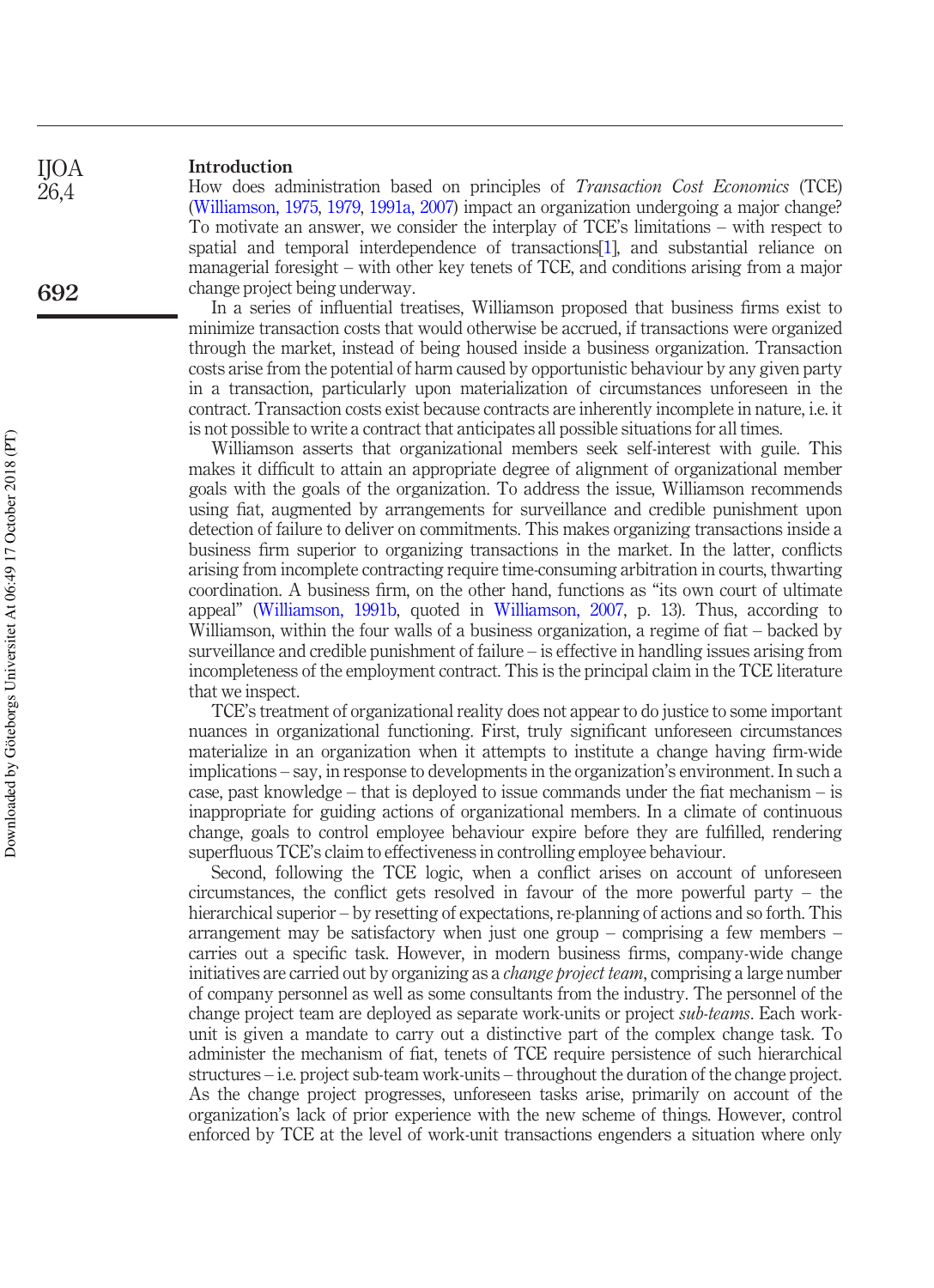tasks within the jurisdiction of a given work-unit get attention. Novel tasks that do not follow the logic of creation of the work-units obtain orphan status. This hurts organizational effectiveness.

Third, in the elementary case where one department or organizational grouping is the site for more than one organizational imperative – for example keeping the business running and implementing a company-wide change initiative to improve organizational responsiveness – operation of TCE's tenets of control by means of coercion and surveillance breeds inefficiency. Inefficiency emerges on account of coming into being of separate organizational arrangements to serve each instance of fiat independent of the others. The TCE-inspired imperative of dispensing rewards and retribution to metered organizational outcomes gets accomplished when independent organizational arrangements pin-point responsibility for serving distinctive mandates. In sum, Williamson's recommendation to resolve organizational issues by operating the mechanism of fiat appears to be inappropriate for situations involving firm-wide change, belying the promise of effectiveness upon materialization of unforeseen circumstances.

Prior critiques of the TCE literature have focused on TCE's neglect of the negative effects of surveillance and fiat on attitudes of individuals being controlled (Ghoshal and Moran, 1996). Negative effects arise because surveillance and control threatens the personal autonomy of individuals and lowers intrinsic motivation (Enzle and Anderson, 1993; Ghoshal and Moran, 1996; Ghoshal, 2005). When attitudes of individuals being controlled are impacted negatively, the result is damage to self-perception and deterioration of employee behaviours (Ghoshal and Moran, 1996; Lepper and Greene, 1975), particularly in the non-measurable or non-metered forms of behaviours (Ghoshal and Moran, 1996). As a consequence, management perceives a need for higher surveillance and control (Ghoshal, 2005; Ghoshal and Moran, 1996; Kipnis, 1972; Kruglanski, 1970). The situation represents a classic instance of "pathological spiralling relationship" (Enzle and Anderson, 1993, p. 263 quoted in Ghoshal and Moran, 1996, p. 25). Moran and Ghoshal (1996) argue that TCE is wrong in making the control of pathological behaviour as its focus.

Alternately, even when threat of opportunism is non-existent, incorporating a set of transactions within the four walls of a company can accomplish lower transaction costs compared to organizing transactions in the market (Holmstrom and Milgrom, 1991; Masten *et al.*, 1991; Moran and Ghoshal, 1996). Therefore, instead of focusing on curbing opportunism, organizations should strive to create and sustain a context in which collaboration can prosper (Moran and Ghoshal, 1996).

However, business firms continue to get shaped by an ideology – christened as *liberalism* by Milton Friedman (Friedman and Friedman, 2002):

[...] grounded in a set of pessimistic assumptions [...] that views the primary purpose of social theory as one of solving the "negative problem" of restricting the social costs arising from human imperfections. (Ghoshal, 2005, p. 77, double quotation marks in the original).

TCE is cited as an empirical success story (Williamson, 2000, p. 605; Ketokivi and Mahoney, 2016, p. 131). That, organizational ineffectiveness may materialize from reasons other than wilful shirking by managers and employees (Ethiraj and Levinthal, 2009; Hodgson, 2004), seems to have attracted lukewarm attention from scholars. TCE research continues to claim efficacy of coercion and surveillance mechanisms when task execution is successful. Otherwise, the necessity for more draconian measures of domination and control is inferred. This state of affairs falls short of doing justice to actual experiences in organizational life.

In this paper, we frame a set of propositions that speak of the inadequacy of TCE tenets in an organization undergoing change. We identify the operation of specific TCE principles,

Transaction cost economics approach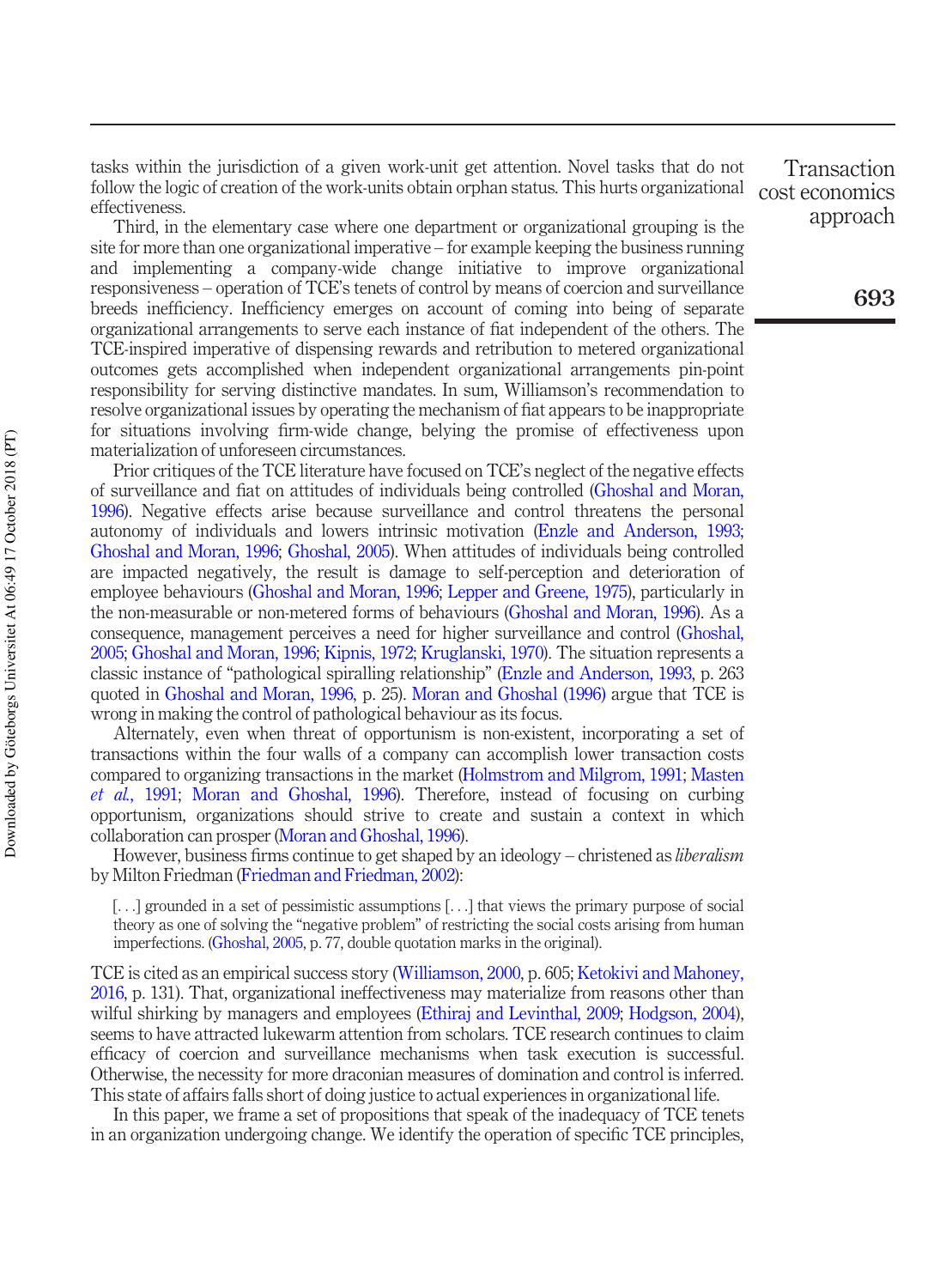and the impact of such principles on organizational functioning. Thereby we highlight important boundary conditions of the validity of the TCE approach in managing organizations. IJOA 26,4

#### Theoretical foundations

*Transaction cost economics and the logic of power*

Williamson's characterization of the efficacy of hierarchical organizational processes draws from the concept of power (Emerson, 1962). If  $A$  has power over  $B$ ,  $A$  can make  $B$  do things that **B** may otherwise not be willing to do – because the action or task is not in his/her  $(\mathbf{B})$ 's) own interest. Williamson's idealization of an employee is that of the *contracting man* (Williamson, 1996a). Similar to the *economic man*, the contracting man pursues self-interest, all the time. In addition, the contracting man is opportunistic and deploys guileful behaviour to fulfil self-interest and displays bounded rationality (Williamson, 1996a)[2]. If all organizational participants – shareholders, executives, managers and employees – acted in the model of the economic man and were on equal footing (i.e. had equal power), each entity would pursue only his/her own interest, often at the expense of the interest of the organization as a whole. This would lead to chaos and make coordination within a business firm impossible, calling into question the very existence of the business firm as an entity.

Williamson proposes a Hobbesian solution (Hobbes, 1651; Holt, 2004) to this problem[3]. Williamson elevates the interests of the shareholders or their agents – for example investors, or *temporary owners* who hold the shares of a company for a brief period (Chen and Miller, 2015) – above the interests of all other organizational participants, namely, company executives, managers and employees[4]. Thereby, investors may compel company executives to act according to their wishes and objectives (George and Lorsch, 2014; Ignatius, 2015; Mayer, 2013). Company executives, in turn, are to lay down objectives for managers, deriving such objectives from the ones *they* are held accountable for. Finally, managers require employees to obey commands.

Credible deterrence exists at each level. Unhappy investors may champion actions to dismiss company executives (George and Lorsch, 2014; Goldman, 2015), or have a company dismembered and sold (Araskog, 1999; Bruck, 1988; Hack, 1996; Sayer, 2014; Selznick, 1996). Company executives may fire managers who, in their eyes, failed to act according to instructions. Finally, managers may fire employees on like grounds. Thus, the threat of loss of livelihood is what persuades the organizational members to deviate from the model of the *economic man*, and eschew self-interest in favour of working according to commands of the hierarchical superior.

#### *Administrative process under transaction cost economics: coercion and surveillance*

In Williamson's scheme, a subordinate obeys the command from a hierarchical superior and eschews working as per his/her self-interest because he/she has accepted a position that pays wages. The hierarchical superior, in turn, refrains from issuing commands driven by his/her self-interest because of a similar arrangement with the next level superiors. To make the arrangements credible, business organizations are required to put in place pervasive measures of surveillance, such that any deviation from the laid-down script can be detected quickly and sanctioned. CEOs need to get on a conference call with *Wall Street* analysts every quarter, to explain deviations from financial commitments made in the prior quarter's call, and to explain the effect of every planned initiative in terms of its impact on the next quarter's earnings (Barton and Wiseman, 2014; Chanda and Ray, 2015). Inside the company, every employee needs to commit to goals set by a hierarchical superior ahead of time. Performance appraisals are held periodically, to check progress on such goals. The appraisal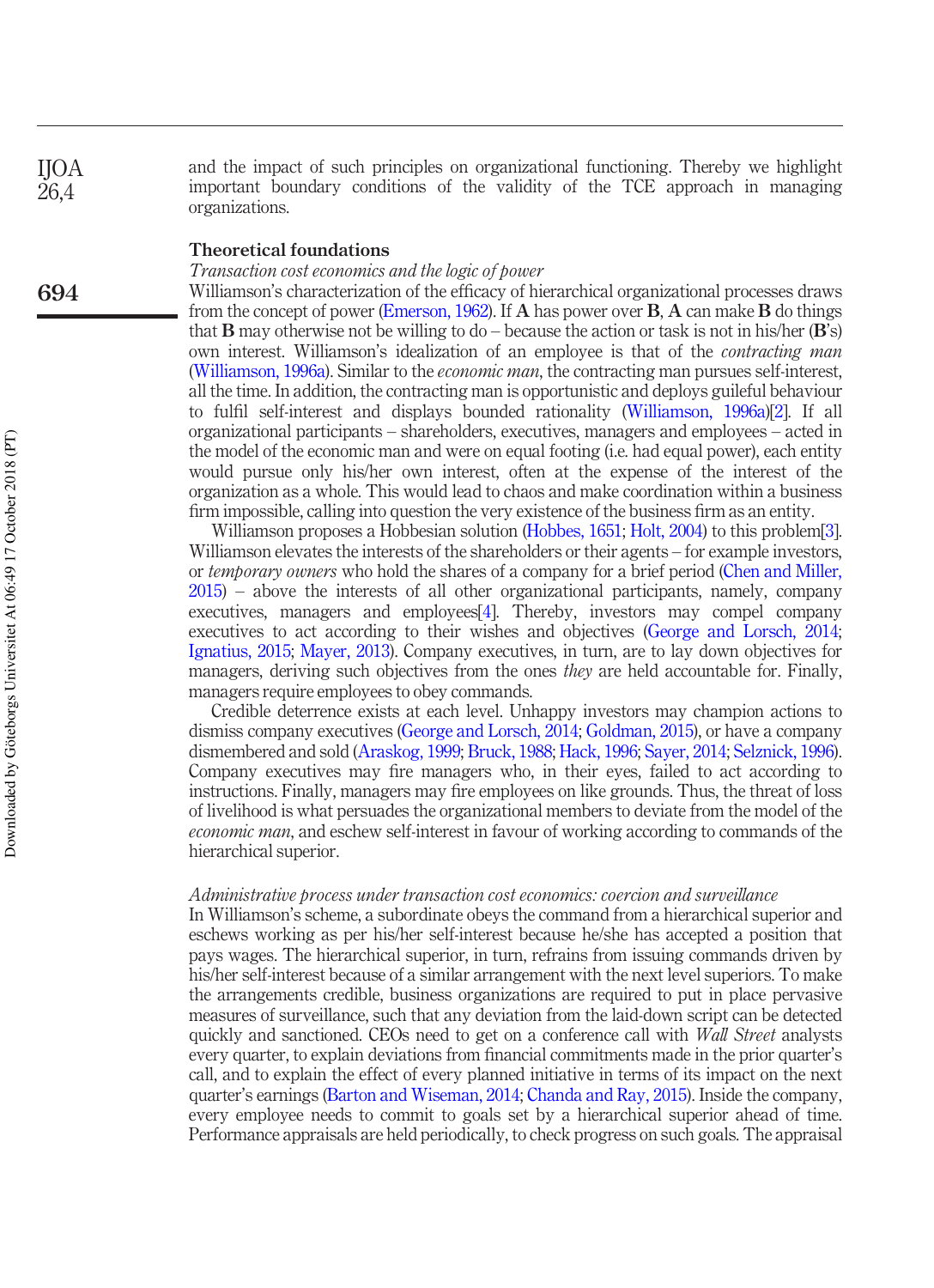process, in turn, generates information that determines rewards and sanctions to organizational members.

Williamson asserts that the mere possibility that even a small section of organizational members may pursue self-seeking behaviour is adequate reason for requiring pervasive surveillance systems in managing organizations. Such is the case because *a priori* it is difficult to know which organizational member will pursue self-interest with guile (Williamson and Ouchi, 1981). Ketokivi and Mahoney (2016) draw a parallel between airport security searches and surveillance under TCE. They suggest that honest organizational members have no ground for being uncomfortable with surveillance stemming from TCEbased administration, just as airport travellers ought to be comfortable with security-related searches, given that the searches aim to deter the dishonest. However, unlike passengers at airport gates, employees of a company are not strangers to the organization. Further, it is an open question whether the psychological effects of searches during one-off instances of air travel is the same when intense surveillance is applied to the workplace, every day.

#### *Transaction cost economics and organizational change*

Moran and Ghoshal (1996, p. 65) observe that TCE's preoccupation with mitigation of hazards of opportunism tends to "eliminate the opportunity for discovery and learning among transaction partners  $[\ldots]$  and for them to benefit from their evolving  $[\ldots]$ knowledge". TCE-based administration "[...] locks organizations into predetermined paths and, thereby, sacrifices the flexibility of responding to unfolding uncertainty and of using evolving knowledge" (Moran and Ghoshal, 1996, p. 65). The shortcomings are acutely felt at the time of organizational change. In the paragraphs later in the text, we elaborate on this theme.

Organizations host distinct departments within their boundaries to have them carry out specialized functions. At a certain point in time after founding, an organization attains the status of a *going* concern[5] and settles down to functioning in a certain way. Organizational members form a clear idea regarding roles and responsibilities of departments and their contribution to the work of the department. Further, there is also clarity on how the departments interact with each other. If the organization structure stays the same over time, as do the patterns of internal transactions between departments, there is room for instituting systems for controlling employee behaviour to a set pattern. A TCE approach to administration will make deviation from the set pattern costly for employees. It rewards employees having better compliance profiles, particularly when outcomes for the organization – for example market performance – are good.

On the other hand, if the design of the organization has to change, or if an organization chooses to change the pattern of transactions between departments, emphasis on TCE tenets will end up undermining the change effort. As organizational members attempt to discover routines and operating procedures to adapt to the changed circumstances, the TCEbased monitoring systems flag non-compliances, triggering retribution where none is warranted. TCE's inability to distinguish between honest mistakes – as is inevitable in trial and error learning – and shirking or incompetence (Ghoshal and Moran, 1996; Shimizu, 2012) has a negative impact on employee morale. Risky actions that are necessary but deviate from the laid-down script are not attempted. This is because even inadvertent failure attracts sanctions, under administration based on TCE principles.

When organizations countenance novel situations, coercion and surveillance of the type advocated by TCE theory serve to make a difficult situation worse – by creating an air of mistrust – effectively blocking creative problem-solving. Moreover, supremacy accorded to the resolution of conflicts in distinct hierarchical relationships by the mechanism of fiat fails

cost economics approach

Transaction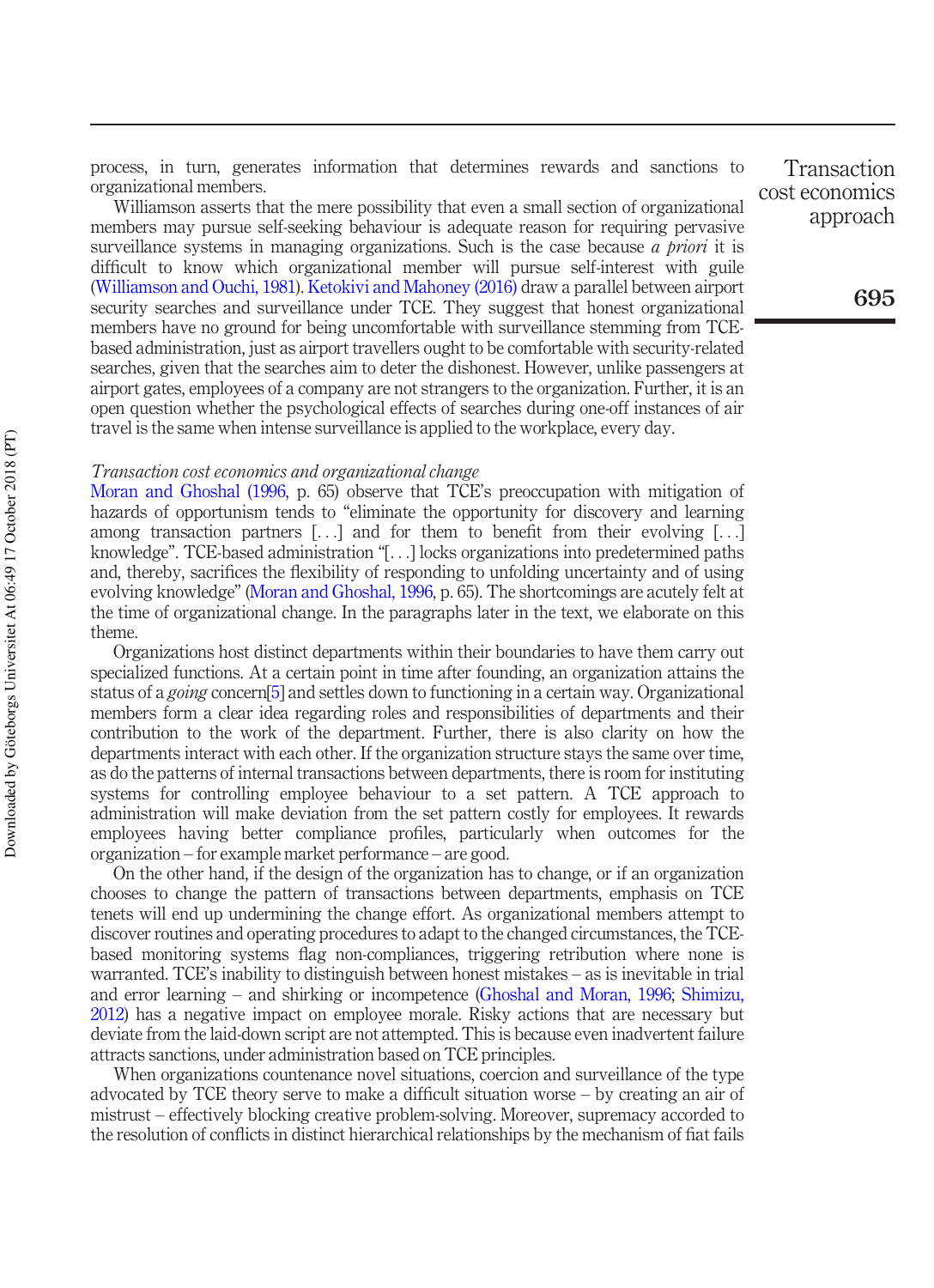to address the needs of an organizational reality where multiple groups are engaged in a set of interdependent activities and where multiple, interdependent organizational imperatives need to be concurrently served. Yet we find that TCE is being widely used to analyse organizational phenomenon and to prescribe managerial action (Williamson, 1996b; Earl and Potts, 2011; Ketokivi and Mahoney, 2016). To stem the tide, it is necessary that research is carried out to trace the dysfunctions caused by operation of TCE principles in the context of important organizational imperatives. It is the responsibility of scholarship to highlight findings from such inquiry to management practice. Otherwise, organizations are harmed through mindless application of TCE-inspired prescriptions, further compromising the tenuous standing of scholarship in organization and management research (Bennis and O'Toole, 2005; Hambrick, 1994; Huehn, 2008; Mintzberg, 2004; Pfeffer and Fong, 2002). Therefore, we suggest a set of propositions tracing some of the mechanisms by which TCEbased administration undermines organizations' efforts to implement change.

#### Theory development

#### *Approach*

To select prior literature to review, we initially proceeded with an assumption that any critique of TCE after the *AMR* issue in 1996 featuring Ghoshal and Moran (1996), the response by Williamson (1996b) and the rejoinder by Moran and Ghoshal (1996) is quite likely to reference one or both of Ghoshal and Moran (1996) and Ghoshal (2005). However, we find that it is not possible to identify a tractable number of works to review. The *Web of Science* shows 1,167 citations to Ghoshal (2005). For Ghoshal and Moran (1996), there are 865 citations (as on 4 October 2017). At this point, we conceded that it is beyond our capacity to parse and present the whole gamut of critiques of TCE – and rebuttals and rejoinders thereof – presented in these articles. Instead, we decided to look for an overview of the critique of TCE in recent publications in reputed journals, to identify research opportunities.

A search in Google Scholar with the string Ghoshal, 2005 "*Bad management theories are destroying good management practices*" and filtered by "*Since 2016*" appeared more promising, reducing the number of hits from 3,050 to 441. Upon going through text of the first ten publications listed, we found our anchor paper. A recent publication, Ketokivi and Mahoney (2016, pp. 131-132) provides representative references for essence of distinctive critiques. We further narrow our focus on those studies that Ketokivi and Mahoney (2016) cite as *endogenous critique*, where TCE arguments are evaluated without rejecting the basic premises.

Ketokivi and Mahoney (2016, p. 131) highlight four strands of endogenous critique. One strand of deficiency in TCE-based administration comes from Williamson himself. Williamson (1985, p. 393) notes that although "[...] transaction cost economics [...] normally examines each trading nexus separately [...] interdependencies among a series of related contracts may be missed or undervalued as a consequence". In the context of an organization-wide change project, a complex change task is broken up into parcels of manageable tractability and given to project sub-teams. Certain interdependencies emerge over time, between tasks of work-units, on account of inadequate appreciation of the overall change task at the time of sub-team formation at the inception of the project. When each subteam is held accountable to its own set of goals, the ownership and accountability of interdependent tasks get clouded.

Second, agency theorists aver that TCE puts too much emphasis on bounded rationality. They contend that much of the relevant action to dodge harmful effects of opportunism can be taken ex ante, i.e. before a contract is signed (Jensen and Meckling, 1976). The third strand, originating in Mayer and Argyres (2004), is somewhat a contradiction of the position

IJOA 26,4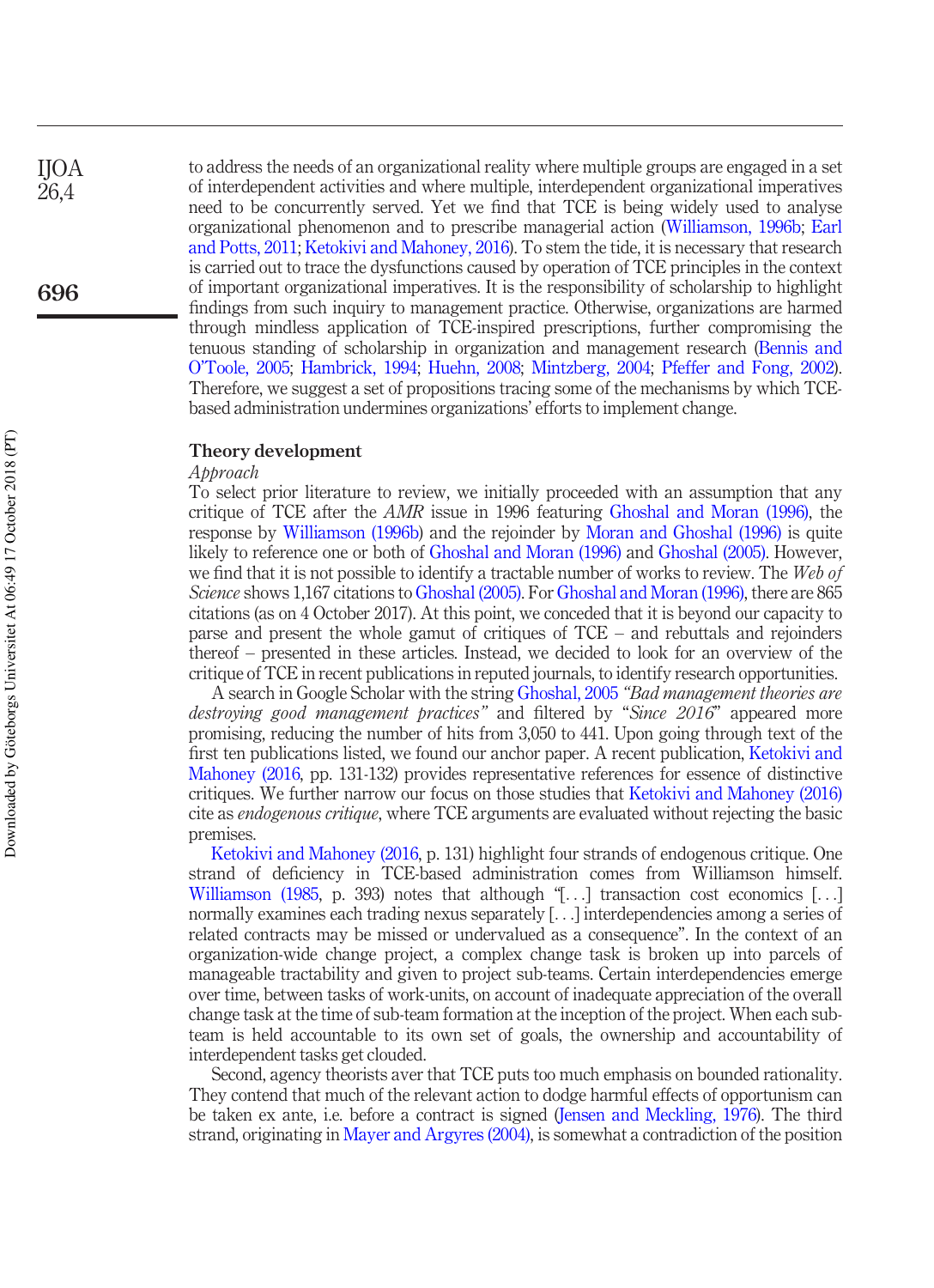of agency theorists: "TCE puts too much emphasis on foresight and contracting in its entirety". (Ketokivi and Mahoney, 2016, p. 131). Given that our context is one of implementing organization-wide change – where there are quite a few unknowns – we consider this latter strand as relevant, and not the critique of agency theorists. Indeed, when an organization-wide change project is under implementation, TCE's predilection to deploy fiat to settle any disagreement in favour of the option preferred by the hierarchical superior comes in the way of leveraging expertise of lower-level employees closer to developments on the ground.

The fourth strand of endogenous critique submits that: "Governance decisions are inseparable; therefore, using a single transaction as the unit of analysis is problematic". (Ketokivi and Mahoney, 2016, p. 131). Argyres and Liebeskind (1999, p. 49) elaborate:

[...] the governance of any new transaction in which a firm may seek to engage may become linked inseparably with the governance of other transactions in which the firm is already engaged.

#### Further:

[...] firms are subject to a condition [...] in which a firm's past governance choices significantly influence the range and types of governance mechanisms that it can adopt in future periods.

In the context of an organization-wide change project, this assumes salience when individual departments, already contractually bound by promises regarding delivering to periodic financial targets, get additional demands to support the change project, disrupting the planned schedule of activities.

#### *Propositions*

In explicating TCE, Williamson invokes *ceteris paribus* conditions (Holt, 2004) to denote that all organizational contextual variables, barring the constructs used in the theory, remain invariant. Therefore, when we inquire into limitations of TCE-based administration for organizations undergoing change, the null condition is that TCE continues to be effective in administering organizations under a particular manifestation of a given dimension related to organizational change.

When an organization undertakes a major change initiative, several work-units or subteams get formed – under the umbrella of the change project team – to implement the change. Each work-unit is given a charter and a set of goals to accomplish. The charter is drawn up based on knowledge regarding the scope and nature of the work and *a priori* understanding regarding what is needed to implement the desired functionality. Goals of members of a work-unit are derived from the goals set for the work-unit. Administration based on tenets of TCE requires that such goals be agreed upon, upfront. Later – at the time of performance appraisal of an individual employee or the leader of a work-unit – the extent of fulfilment of these goals is used to determine rewards and retribution.

New information comes to light as a change project progresses – information that was not considered at the time of setting the charter and goals of work-units. In some situations, personnel of the change team work-units need to learn by trial-and-error as to what configuration of actions will be appropriate in their organization's particular context. Such situations frequently require changes in the goals of members of sub-teams. The mechanism of fiat comes handy; members of work-units are asked to take actions that comprehend the new information. However, the *actions actually taken up* are limited to the jurisdictions assigned to sub-teams. The jurisdictions assigned to the sub-teams must remain the same to preserve the hierarchical arrangements to control organizational member behaviour, as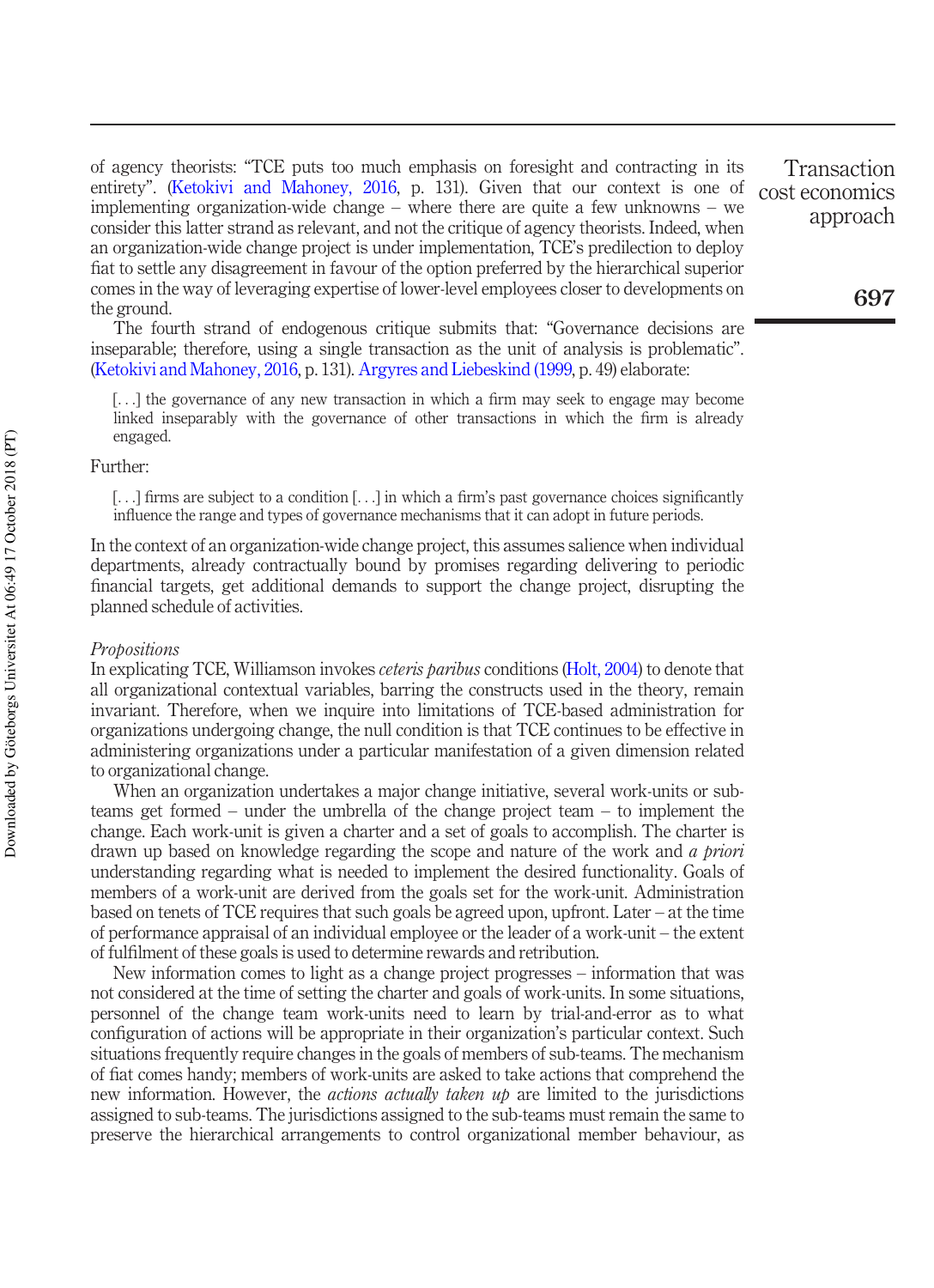advocated by TCE – by virtue of its focus on a transaction as a unit of analysis (Williamson, 1985). In the process though, interdependence between actions of work-units or groups of work-units get neglected. Any given work-unit chooses to resolve issues myopically, limiting the scope of action to work-dimensions within its direct control, ignoring interdependencies with other work-units. Lack of timely attention to issues falling between the responsibilities of individual work-units forestalls further discovery of novel tasks that ought to be attended to, to succeed with the change project. Accumulation of such incompletions hurts organizational effectiveness. Organizational effectiveness is a function of "[ $\dots$ ] the willingness and ability of individuals to take personal initiatives, and [ $\dots$ ] the structure, processes and norms organizations need to facilitate such initiatives [...]" (Ghoshal and Bartlett, 1994, p. 109). Thus, we have the proposition:

> *P1*. Administration based on tenets of TCE undermines organizational effectiveness in situations where unanticipated interdependencies between work-units emerge over time.

TCE prescribes both the *means* as well as the *ends* for organizational functioning. The principal end it seeks to accomplish concerns thwarting self-seeking behaviour by organizational members. The most potent means advocated by TCE concerns use of the mechanism of fiat by hierarchical superiors to set direction as well as to resolve conflicts. TCE requires that organizational personnel tasked to issue commands possess a very high degree of foresight (Mayer and Argyres, 2004). Hierarchical superiors must know with absolute certainty what needs to be asked for, and when, from subordinates. If such foresight is not possible in a given situation, hierarchical superiors will issue commands based on irrelevant past knowledge, adversely impacting organizational effectiveness. TCE's negative impact on organizational effectiveness will be acute in an organization undergoing change, where feasible action paths emerge based on organizational members' attempts at sense-making (Weick, 1995) about the unfolding reality. This suggests the following proposition:

*P2*. Administration based on tenets of TCE undermines organizational effectiveness in situations where developments cannot be anticipated by managerial foresight alone.

Argyres and Liebeskind (1999) suggest that using a single transaction as a unit of analysis is problematic, as administrative governance decisions do not readily lend to separation. This assumes salience when an organizational unit is required to cater to parallel mandates from the top – to keep the business running as per financial commitments agreed upon at the beginning of the year and/or quarter, and to make changes to a department's processes to support an organization-wide change initiative. Parallel mandates of this nature usually originate at different points in time. TCE insists on fulfilment of each mandate as per *a priori* agreement. For each, a few distinct outcomes of the organizational unit are metered, to gauge fulfilment. It is essential to pin-point responsibility and accountability for the metered outcomes. This necessitates independent arrangements to serve distinct mandates. The resultant redundancy leads to inefficiency and waste. This suggests the following proposition:

*P3*. Administration based on tenets of TCE undermines organizational effectiveness in situations requiring fulfilment of concurrent objectives originating at different points in time.

IJOA 26,4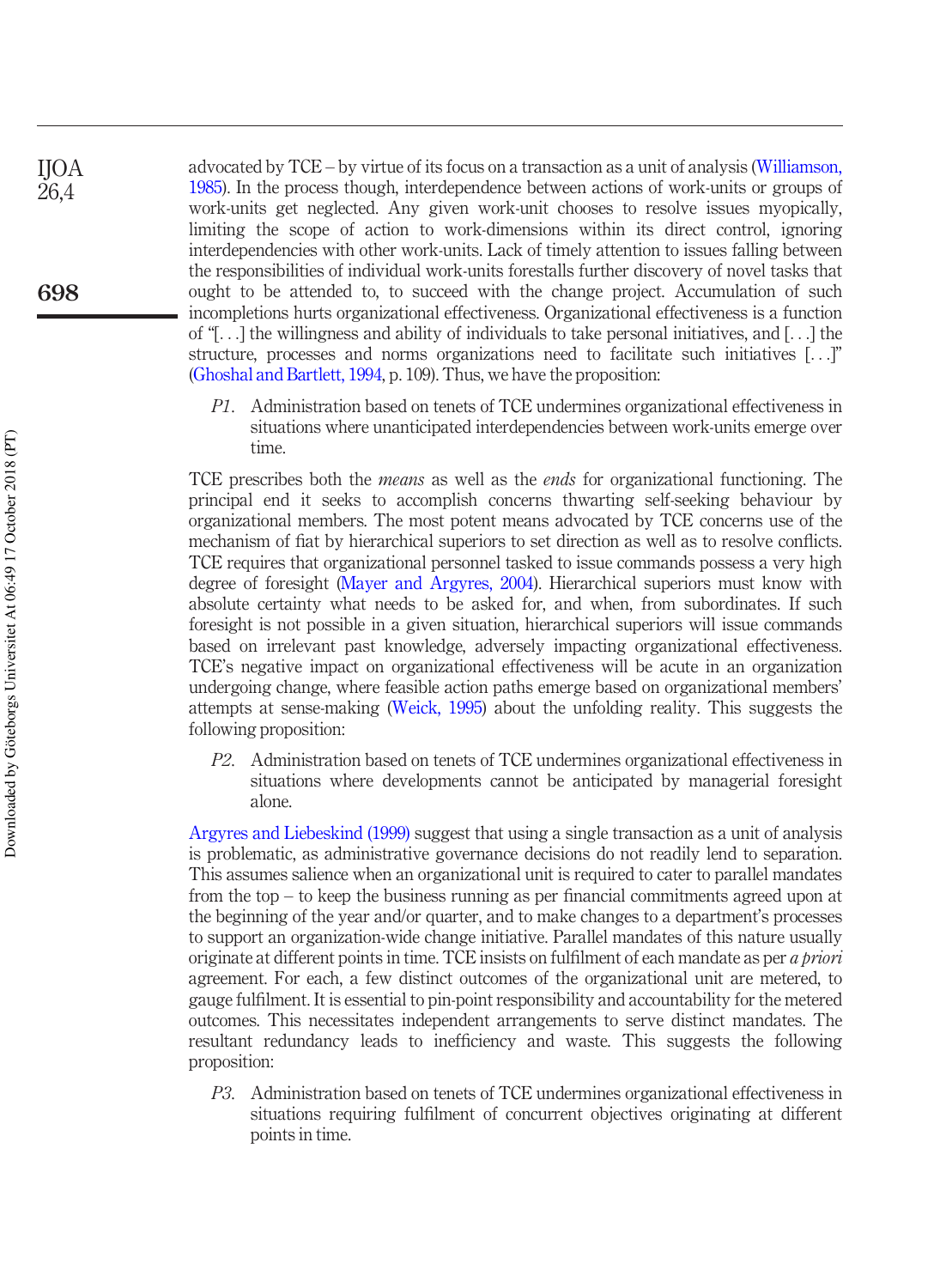#### *Genesis of limitations of administration based on transaction cost economics in an organization undergoing change*

In Table I, we present the mechanisms for the genesis of limitations of administration based on TCE in an organization undergoing change. An organization espousing administration based on TCE approach signs up for the following tenets:

- (1) TCE-based administration works by monitoring fulfilment of goals set for a chosen persistent organizational entity – an individual or a work-unit – approving compliance and sanctioning failure.
- (2) Goals must be agreed upon upfront, even with grossly imperfect knowledge of the future.
- (3) Progress on pre-agreed goals is monitored through pervasive surveillance measures.
- (4) Any failure is attributed to shirking or incompetence, and promptly sanctioned.
- (5) Fiat is used to settle any disagreement in favour of the view of the hierarchical superior.

In Table I, we refer to the tenets identified by numerals above, to pin-point their operation in TCE-based administration's shortcomings in organizations undergoing change.

Broadly, we discern three loci of organizational contestation. The first that we call *spatial interdependence* arises from TCE's proclivity to consider each dyadic governance relationship as independent from all others (Williamson, 1985). The logic by which subteams are allocated distinct spheres of responsibility at the inception of the change project

| Locus of organizational<br>contestation                                                                                                            | Challenge in an organization-wide<br>change project                                                                                                                                                                                                                                          | Culpability of TCE-based<br>administration                                                                                                                                                                                                                                                             |                                                                                                                                                            |
|----------------------------------------------------------------------------------------------------------------------------------------------------|----------------------------------------------------------------------------------------------------------------------------------------------------------------------------------------------------------------------------------------------------------------------------------------------|--------------------------------------------------------------------------------------------------------------------------------------------------------------------------------------------------------------------------------------------------------------------------------------------------------|------------------------------------------------------------------------------------------------------------------------------------------------------------|
| Spatial interdependence<br>A complex change project is<br>divided into separate parcels of<br>work, which are allocated to<br>individual sub-teams | The logic of allocation of<br>responsibilities to sub-teams is<br>derived from limited appreciation<br>of the change task, prevailing at<br>the start of the project. The logic<br>weakens upon discovery of new<br>complications as the project<br>progresses                               | Persistence of sub-team<br>configurations[1] leads to certain<br>emergent tasks falling in no-man's<br>land, where sub-teams hesitate to<br>accept responsibility[4]. Lack of<br>timely attention to emergent tasks<br>lowers organizational<br>effectiveness                                          |                                                                                                                                                            |
| Hierarchy vs Expertise<br>Managerial foresight is taken<br>recourse to in setting targets for<br>the change project sub-teams and<br>individuals   | The very nature of the change<br>project may privilege competent<br>lower-level employees – who are<br>closer to the developments on<br>$ground - with better$<br>understanding regarding<br>appropriate courses of action,                                                                  | The use of fiat to settle any<br>disagreement in favour of the<br>view of the hierarchical superior[5]<br>stymies use of expertise of lower-<br>level employees                                                                                                                                        |                                                                                                                                                            |
| Temporal interdependence<br>Parallel mandates regarding<br>stability and change are assigned<br>to the same organizational unit                    | albeit to no avail<br>Targets regarding financial<br>outcomes from day-to-day work of<br>departments and targets<br>concerning supporting the change<br>project arrive at different points in<br>time, and are not independent.<br>Fulfilment on either needs to be<br>metered independently | Silos develop to enable metering<br>of fulfilment of targets arriving at<br>different points in time $[2, 3 \text{ and } 4]$ .<br>Independent arrangements to serve<br>day-to-day requirements and<br>requirements from the change<br>project breed inefficiency,<br>sacrificing coordination benefits | Table I.<br>Genesis of limitations<br>of administration<br>based on transaction<br>cost economics<br>principles in an<br>organization<br>undergoing change |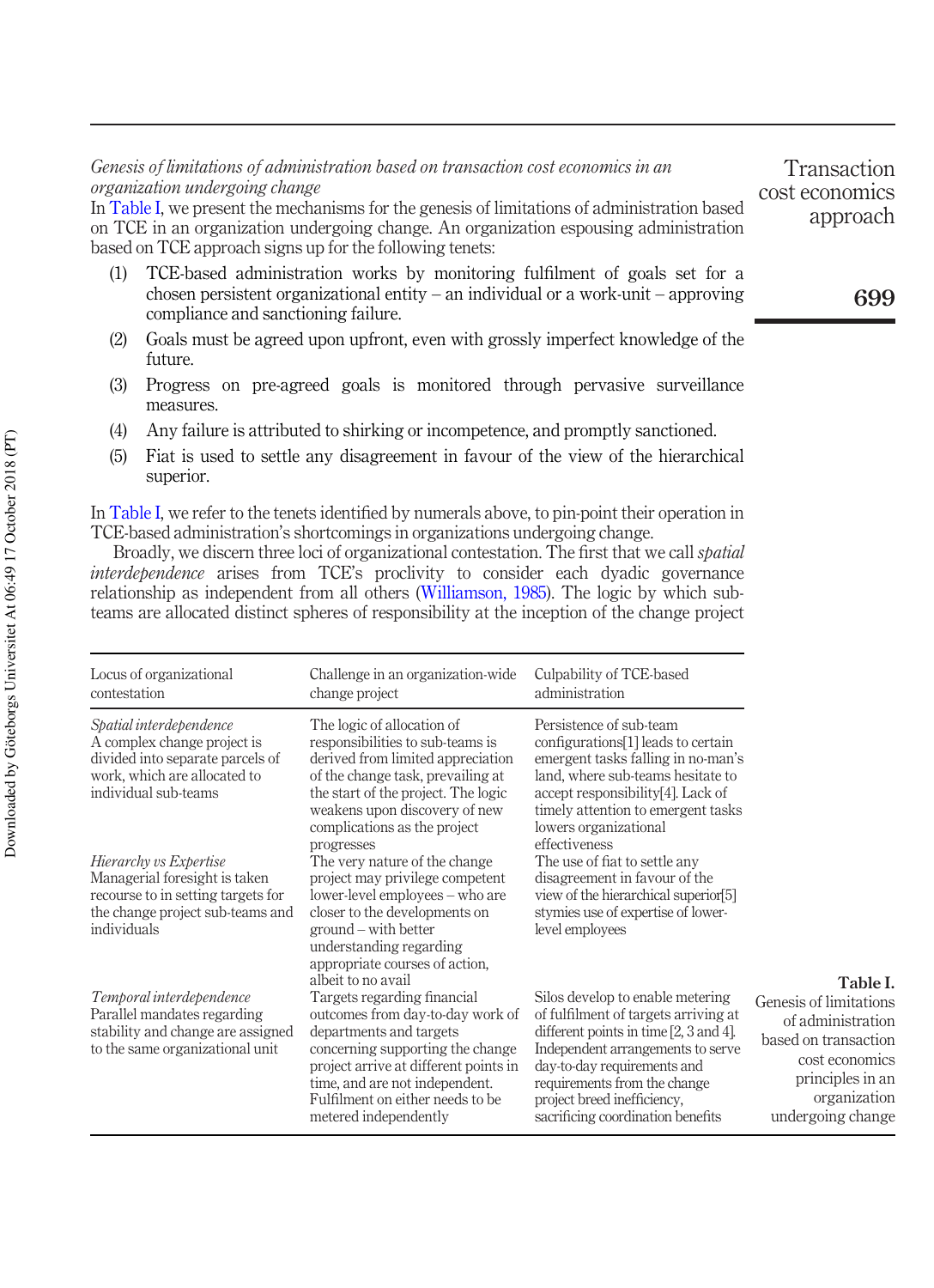turns out to be inadequate, as complications are discovered. As a result, certain emergent tasks fail to attain appropriate ownership and timely attention, adversely affecting organizational effectiveness.

The second *locus* of organizational contestation arises from infeasibility of managers having sufficient foresight (Mayer and Argyres, 2004) regarding the whole range of contingencies that may arise in a project involving organization-wide change. TCE's recourse of resolving differences of opinion by deferring to the option preferred by the hierarchical superior has a compounding effect of failing to leverage expertise residing at lower levels, close to the theatre of unfolding developments. We cite this facet of organizational contestation as one concerning deference to hierarchy vs deference to expertise.

The third *locus* of organizational contestation arises from inseparability of administrative decisions (Argyres and Liebeskind, 1999) when fiat mandates arrive at a department at different points in time. Independent arrangements come into being to cater to TCE's insistence on metering accomplishment on each mandate separately, creating inefficiencies and sacrificing coordination benefits.

#### Organizational implications

In this section, we highlight some macro-level dysfunctions that come to the fore when an organization under TCE-based administration undertakes a significant change project. Traditionally, these dysfunctions have been attributed to personal deficiencies of managers. We observe that administrative tenets of TCE, rather than managerial shortcomings, lie at the root of the dysfunctions.

#### *Dysfunction one: managers assuming an aura of infallibility*

TCE-based administration privileges actions based on fiat from the hierarchical superior. This arrangement resolves disagreements quickly, as the company is "its own court of ultimate appeal" (Williamson, 2007, p. 13). At the same time, overvaluation of managerial foresight places demands that managers be always right. This is infeasible when an organization embarks on a project to implement a significant change. Yet, if a manager accepts a significant course-correction suggestion from lower-level staff (who have greater exposure to the developments on ground), it may be construed as admission of a mistake. Re-setting of a prior decision, it is suspected, is done either to cover up a prior mistake or to draw advantage towards oneself, i.e. as an act promoting self-interest. Prompt sanctions materialize, in a TCE-administered world. Managers, perforce, have to project an aura of infallibility, not to be seen as weak. Thus, our research suggests that managers are sometimes observed to project a dysfunctional aura of infallibility and incorrigibility not necessarily because power gets into their heads and because they are opportunistic people in general, but for a more mundane reason – that espousing alternative behaviours threaten their careers.

#### *Dysfunction two: escalation of commitment*

Our analysis deepens the explanation of the phenomenon of escalation of commitment to a failing cause (Staw, 1976) observed in organizational life from time to time. Staw (1976) suggests that managers, under pressure to justify prior behaviour, tend to increase commitment to the status quo regarding the way a project is executed, even in the face of warning signs that forebode negative consequences. In most cases, such managerial behaviour eventually leads to organizational failure. Escalation of commitment is evidenced when the configuration of change project sub-teams persists, even when the logic of sub-

700

IJOA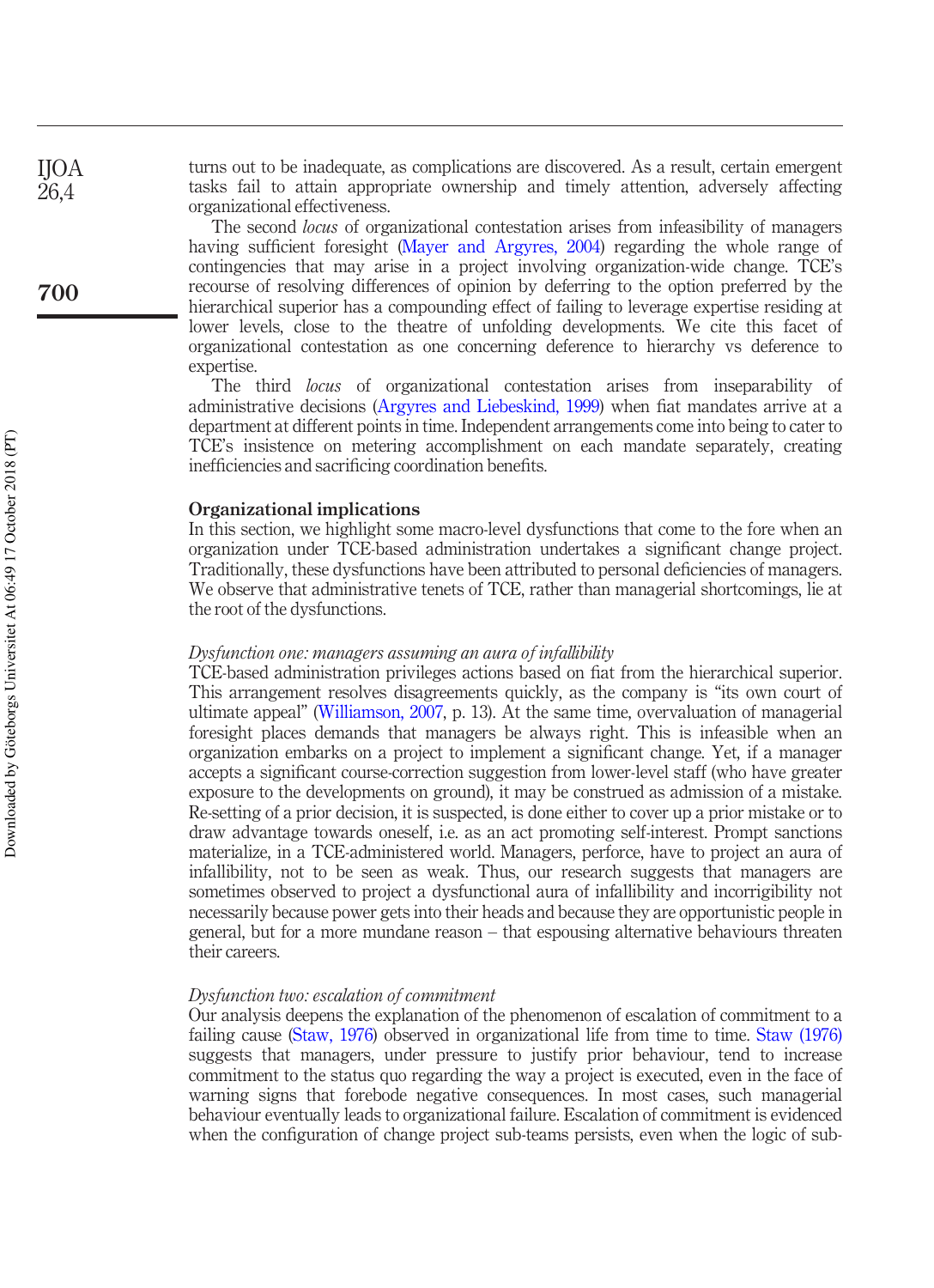team formation – derived at the inception of project with limited knowledge – has expired (owing to emergence of new information during the course of project implementation). Resolution of disagreements by deferring to fiat instead of deferring to expertise is another manifestation of escalation of commitment.

Administration based on tenets of TCE – comprising threat of sanction and retribution upon detection or admission of failure – constitutes a potent source of pressure to justify prior behaviour. Early managerial decisions acquire the character of a *mistake* only after proceeding further along the path of implementation of a change project, i.e. upon uncovering of new information. TCE however requires commitment to goals ahead in time. Owning up a mistake attracts penalty, regardless of the fact that a mistake can be sensed only when additional information is obtained at an advanced stage in the project. Thus, managers choose to stay on course even when they obtain evidence that the approach being followed is wrong. When a change project fails eventually, there is a certain degree of ambiguity as to whether the project failed because it was infeasible or on account of competency issues of its managers or *otherwise*. That, the administrative arrangements in place thwart course-corrections, has remained an under-researched aspect of organization studies.

#### *Dysfunction three: silo-d functioning*

Organizations develop silos over time. Quite a bit has been written about the need to burst, break or ventilate silos (Gleeson and Rozo, 2013; Govindarajan *et al.*, 2011; Holtz, 2014). Our analysis throws light on the origin of silos. Silos come into being to cater separately to each imperative from the top management. Distinct imperatives materialize at different points in time, but are eventually concurrently operational in one organizational site. TCE's vigil to enforce accountability to pre-agreed goals gives birth to silos.

An example will help illustrate the emergence of silo-d functioning of organizations. One company set out to implement a new, state-of-the-art supply chain management (IT) system. All managers pledged support. However, when the project team reached a departmental site and proposed making changes to existing IT systems, there was considerable resistance. The project team was told that they should build new functionality *around* existing systems: none of the existing functionality could be modified or eliminated, being crucial for market success. The project team had to concede. They made certain *ad hoc* changes to the companywide template and deployed extra resources to implement the intended functionality keeping the older functionality intact.

We advance that if organizations wish to reduce silos, the first thing to revisit would be the tenets by which the organization is administered. Otherwise, we shall continue to see silo-d functioning causing inefficiency, by sacrificing benefits of coordination.

#### **Discussion**

Notwithstanding the claims that TCE is an empirical success story, there have been numerous criticisms (Ghoshal and Moran, 1996; Ghoshal, 2005; Hodgson, 2004; Holt, 2004; Huehn, 2008; Pfeffer and Fong, 2002 and so on). Other researchers suggest tenets diametrically opposite to those of TCE – such as fostering trust instead of focusing on preventing opportunism – as *necessary* for promoting cooperation (Lewicki and Bunker, 1996; Morgan and Hunt, 1994; Shapiro *et al.*, 1992). Cooperation requires trust. Trust prevails where one does not fear that one's exchange partner will act opportunistically (Gulati, 1995). We find the state of affairs problematic: absent further qualifications, it is difficult to reconcile these streams of research with the claims of TCE. We reason that unless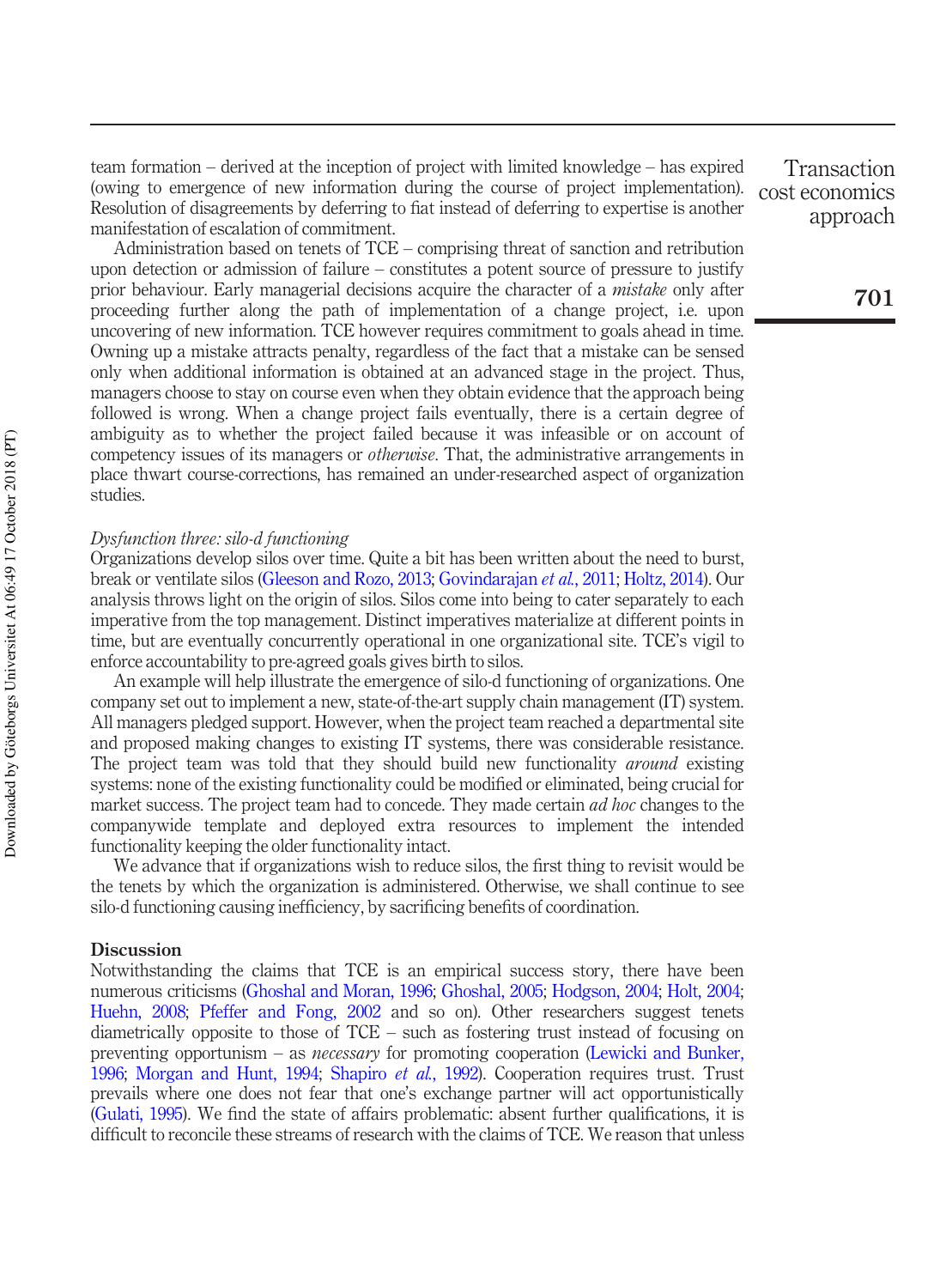| <b>IJOA</b> | the anomalies are addressed head-on, academia fails in its responsibility of providing useful |
|-------------|-----------------------------------------------------------------------------------------------|
| 264         | guidance to Practice.                                                                         |

In our research, we focus on a set of endogenous critiques of TCE – where the TCE argument is examined without rejecting its basic premises (Ketokivi and Mahoney, 2016) – highlighted in prior research. These pertain to:

- (a) interdependence across transactions (from Williamson, 1985);
- (b) high degree of reliance on managerial foresight (from Mayer and Argyres, 2004); and
- (c) inseparability of administrative decisions made at different points in time (from Argyres and Liebeskind, 1999).

The theory we develop shows how organizational effectiveness is impaired by the interplay of mechanisms underlying these anchor critiques with other tenets of TCE *and* conditions arising from a major change project being underway. We select the setting of an organization undergoing a major change project primarily on the basis of our field experience, and noting that limitations arising from critiques (a), (b) and (c) are less likely to be salient in organizations not undergoing change. We establish that TCE-based administration definitely hampers organizational effectiveness when deployed in an organization undergoing a major change process. Thus, we provide a partial resolution of the problem we started with: focusing on limiting opportunism is not the recipe for obtaining cooperation in all circumstances. Administration based on tenets of TCE is *suf*fi*cient* to impair organizational effectiveness when an organization-wide change effort is underway. Our study suggests the following implications for the practice of administration:

- An organization administered by the tenets of TCE is quite likely to fail in accomplishing a major change effort. Focus on individual contribution frustrates cooperation. A climate of domination and control thwarts creative problem-solving.
- Holding organizational members to goals agreed upon ahead of time a product of the elaborate machinery of coercion and surveillance promoted by TCE approaches – is counterproductive, when an organization sets out to effect a major change. To succeed, meaningful relaxation of demands for delivering on prior goals is required.
- To cope with novelty, deference to expertise is required, rather than deference to authority. Experts will contribute if they are given a fair hearing, i.e. if suitable measures are in place to override fiat.

#### *Implications for future research*

Our theoretical propositions suggest new lines of inquiry into organizational phenomena. Take, for example, spatial interdependence of transactions. At normal times (i.e. when a major change is not underway) organizations rely on routines and standard-operatingprocedures to handle interdependence between work-units. In a *temporary organization* – for instance the project team tasked to implement organizational change – there is need for different set of arrangements to accommodate interdependence between sub-teams. Project managers use a variety of tools (e.g. PERT, CPM charts[6]) to plan for and monitor the sequence of activities assigned to the various sub-teams. The problematic piece, though, is that the logic of sub-team formation gets increasingly antiquated as time passes, invalidating much of the contents of the planning artefacts (PERT/CPM charts). Much more fluidity is required in assignment of personnel's task responsibilities and in sub-unit composition. While such (fluidity) may be infeasible under TCE-based administration, other administrative forms that do better need to be identified and studied.

26,4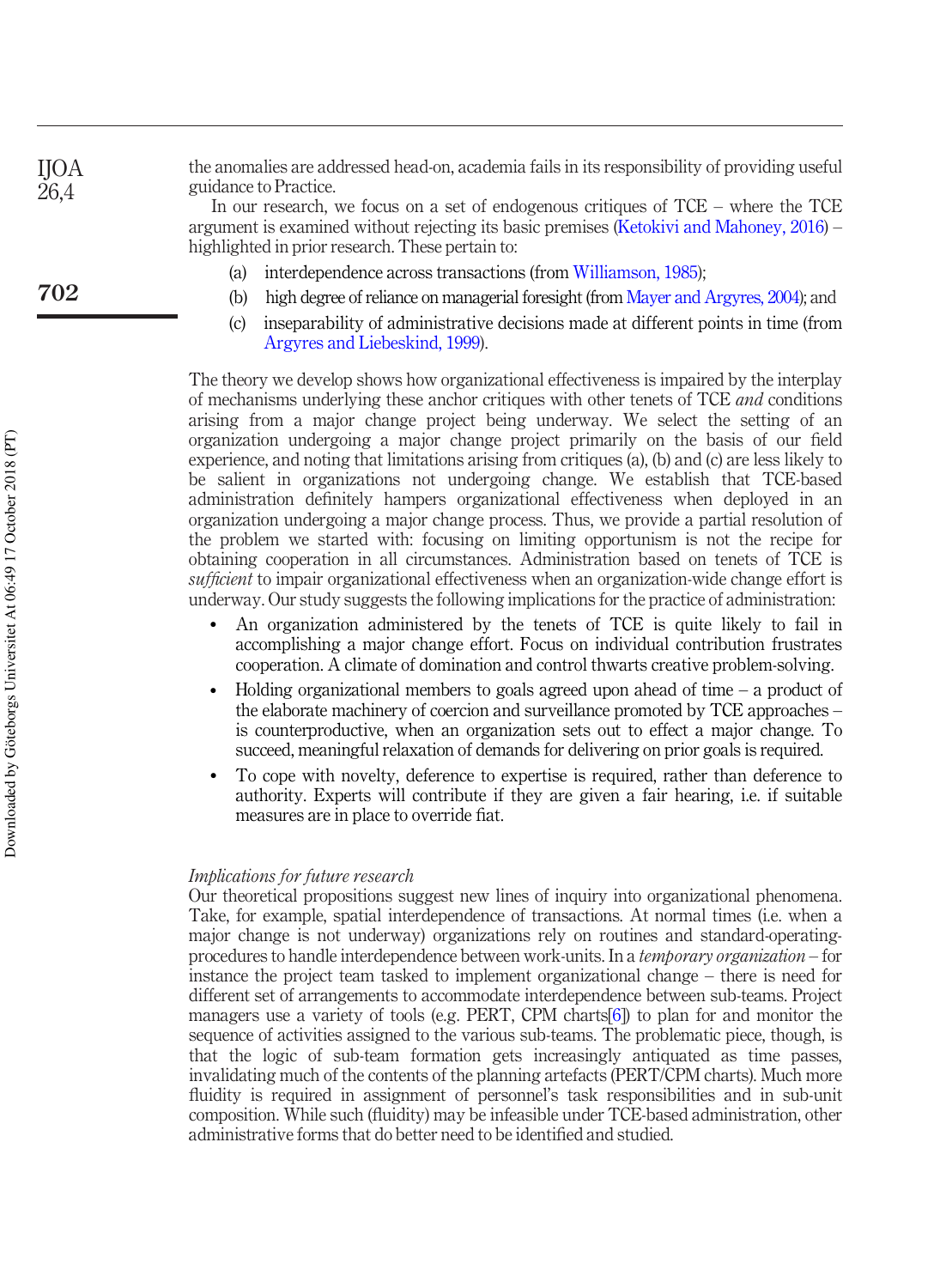Second, we have noted that it is inappropriate to rely solely on managerial foresight to set goals and drive implementation through fiat, in a major change project. Competent lowerlevel employees – who are closer to developments on the ground – often have better understanding regarding appropriate courses of action. Providing experts a voice requires measures to override fiat. Prior research has examined this issue as one of facilitating speaking "truth to power" (for example Burgelman and Grove, 2007). Alternately, managers are encouraged to pick up more technical knowledge, and technical people are encouraged to take up management courses. We observe that the root of the problem lies in attempting the impossible: attempting to simultaneously achieve the maximum in multiple *interdependent* objectives (Ethiraj and Levinthal, 2009), namely, administrative as well as technical objectives. Organization research needs to suggest ways and means of fashioning a hierarchy of objectives for particular situations, complemented by identification of reasonable thresholds for level of attainment to aim for. Research should also suggest ways of refashioning the hierarchy upon accumulation of new insights.

Third, it is quite likely that an organization that is in a settled state (i.e. not undergoing major change) possesses well-explicated routines and procedures to handle situations where distinct mandates from the top arrive at different points in time. Further, it may very well be the case that, when requesting support from the ranks for a major change project, the top management is willing to extend a certain degree of forbearance if departments come short on their prior financial targets. However, vague utterances regarding potential forbearance is not credible. An organization-wide change project will affect day-to-day operations in unpredictable ways. Even the departmental personnel may be hard-pressed to definitively say which extant processes have significant contribution to the department's outcomes, and therefore deserve to stay unchanged. Such *causal ambiguity* – uncertainty that "stems from a basic ambiguity concerning the nature of the causal connections between actions and results" (Lippman and Rumelt, 1982, p. 418) – tends to breed silo-s, where independent mandates are provisioned and tracked separately. Thus, research needs to show the path as to how organizations can understand themselves better, moving away from less-effective means for control via the TCE-inspired imagery of an angry divinity ever-prepared to dole out punishment upon the slightest hint of misfiring (recall TCE's inability to distinguish between honest mistakes and shirking, Shimizu, 2012).

#### *Some limitations of the study*

Our study has some limitations. We illuminate dysfunctions precipitated by two basic premises of TCE – supremacy of fiat, and surveillance of personnel to swiftly detect and punish failure to perform according to pre-agreed goals – in an organization undergoing change. The broader TCE literature discusses further organizational aspects regarding *asset speci*fi*city*, *small numbers bargaining* and so forth; our study does not inform on the status of TCE's recommendations with respect to these stylized dimensions of organizational functioning.

Moreover, we have limited our inquiry to situations involving just *two* kinds of interdependencies inside organizations – those concerning interdependence between workunits formed to jointly address a complex task, and those concerning interdependencies that apply when a given organizational site (say, a department) is the theatre of action for more than one imperative mandated by the top management in a company. Further research is necessary to investigate how a company administered on the basis of tenets TCE fares with respect to other forms of interdependencies between entities and processes in an organization. Again, TCE's failure to incorporate effects of learning and experimentation – discernible in its inability to distinguish between honest mistakes and shirking – plays an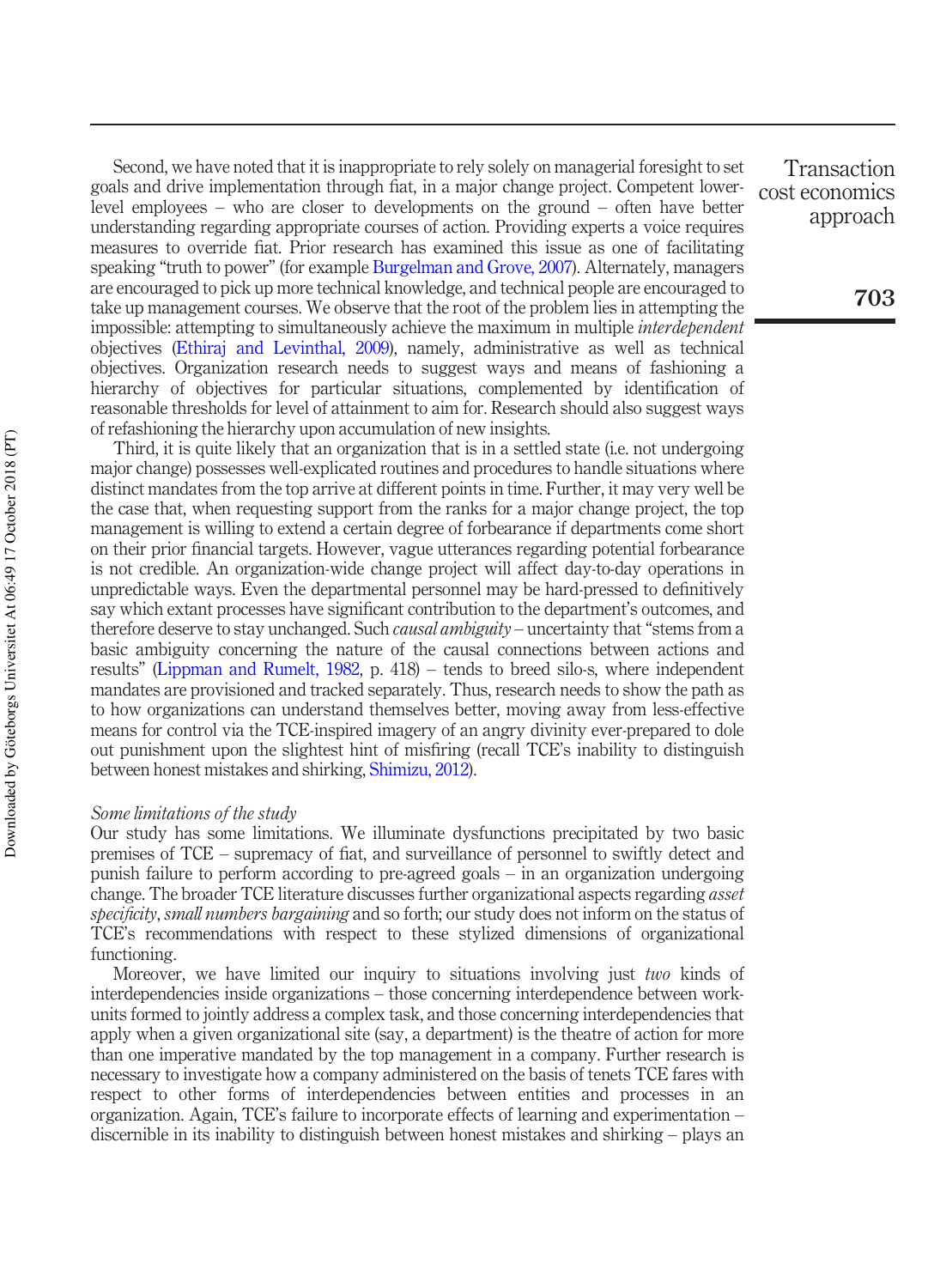important role in our findings. We speculate that what we present is merely the tip of the iceberg; it is probable that many organizational problems arise from this deficiency of TCE.

#### Conclusion

For TCE to continue its march as an empirical success story, it is necessary that the theory be suitably modified to credibly stave off dysfunctions in:

- situations where unanticipated interdependencies between work-units emerge over time;
- situations where developments cannot be anticipated by managerial foresight alone; and
- situations requiring concurrent fulfilment of objectives originating at different points in time.

The age of temporary advantage (D'Aveni *et al.*, 2010) repeatedly presents situations involving one or more characteristics from (a), (b) and (c). Thus, even if an organization is not attempting a major change, TCE-based administration may severely handicap an organizations' ability to be responsive to fleeting opportunities. Applying Williamson's own logic, the possibility that even a miniscule proportion of mistakes may be punished (under a regime of TCE-based administration) will make employees wary of deviating from preagreed patterns of behaviour. Thereby, the organization fails to respond to fleeting opportunities appropriately.

Till such time TCE overcomes the limitations noted above, it is necessary that the stranglehold of TCE-based administration be loosened when a significant organizational change is set in motion. When a company embarks on implementing a major change, CEOs may consider issuing an earnings guidance, that targets may be underachieved in future quarters. In this regard, enhanced representation of lower level staff of the company in the Board of Directors (Ketokivi and Mahoney, 2016) is also likely to inspire confidence that a radical change being contemplated is in the best interests of the company. If investors display a spirit of forbearance to the earnings guidance, all levels of the company shall get energized to cast away the mental baggage anticipating punishment at every wrong move. This will enable ringing in the supportive changes in "[...] structures, processes, communication, and incentive systems [...]" (Dutton and Duncan, 1987; Greiner and Bhambri, 1989; Huy, 2002, 2011; quoted in Herrmann and Nadkarni, 2014, p. 1320) necessary to successfully implement a major organizational change. The climate of trust-based relationships (Lewicki and Bunker, 1996; Morgan and Hunt, 1994; Shapiro *et al.*, 1992) is likely to confer positive-sum gains through collaboration (Gulati *et al.*, 1994; Koza and Dant, 2007).

#### **Notes**

- 1. A *transaction* is an activity that occurs between two parties, concerning exchange of some tangibles and/or intangibles (say money for material and/or services) according to a pre-agreed schedule for frequency, quantity, quality and price. The pre-agreed schedule – written or orally agreed upon (as per conventions in the ecology of the transacting parties), and including explicit or implicit termination clauses – functions as a contract between the two parties.
- 2. Williamson (1996a, p. 56) elaborates thus: "Specifically, economic agents are permitted to disclose information in a selective and distorted manner. Calculated efforts to mislead, disguise, obfuscate, and confuse are thus admitted. This self-interest seeking attribute is variously described as opportunism, moral hazard and agency  $\dots$

IJOA 26,4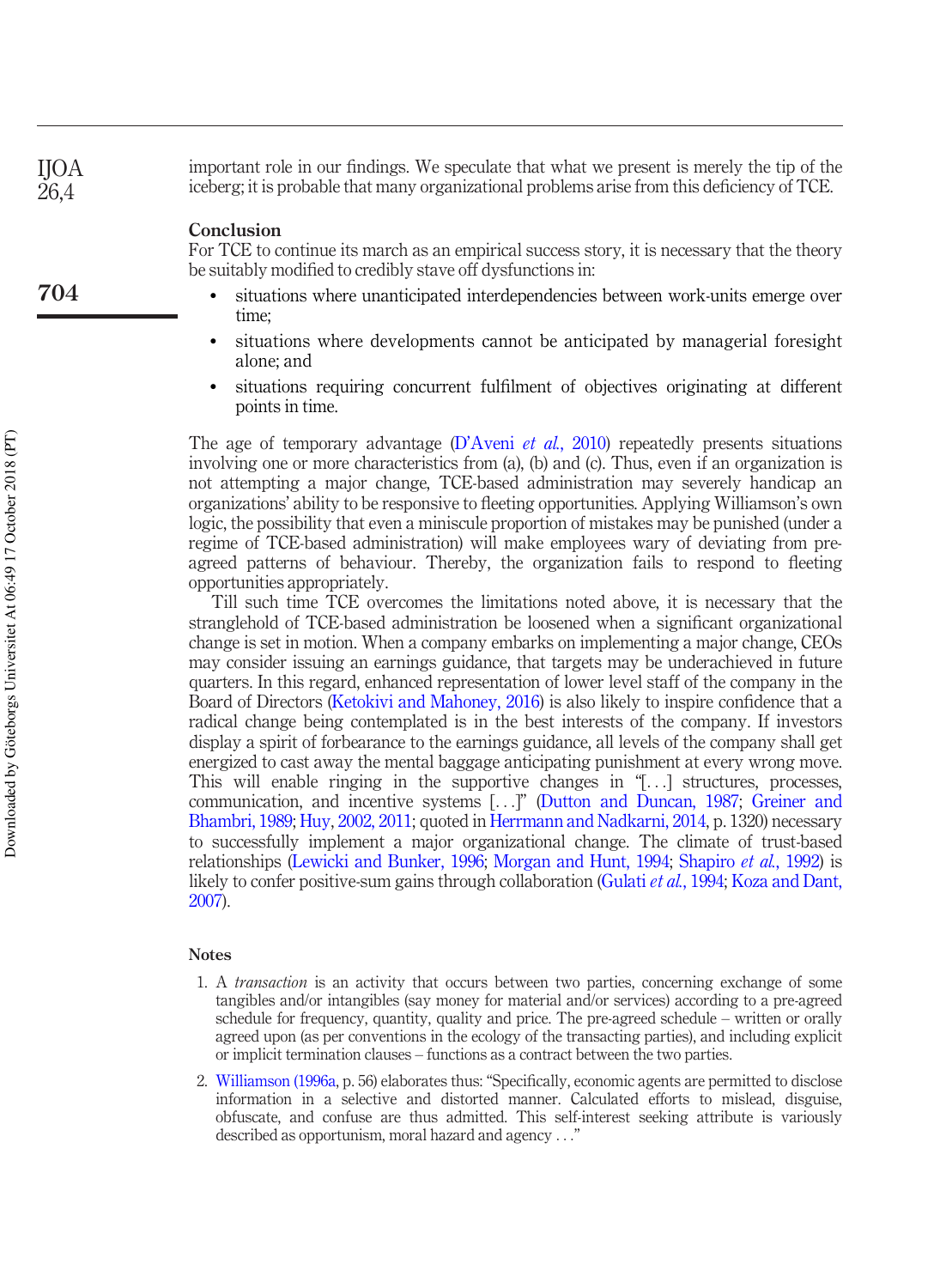- 3. Williamson (1996a, p. 56) contests the "neo-Hobbesian" label accorded on account of the assumption that economic agents are given to opportunism in varying degrees. He states that the bilateral design of credible commitments and other forms of private ordering constitute a *non-Hobbesian* response. However, across a power-hierarchy in an organization, the credibility of threat of sanction from a superior to subordinate is always higher.
- 4. This is equivalent to the King or royalty having binding authority in pronouncing judgments in disputes, in Hobbes's schema. All disputes get resolved by the judgment provided by the King, bringing order into society. There is, however, no safeguard against the King (or his representatives) pursuing self-interest at the expense of the subjects. For example, the King may demand that, by taking up residence in the kingdom, people have provided implicit consent to serve in wars designed to further the King's interests, even if residents of the kingdom have no desire to go to war and engage in killing people.
- 5. A *going concern* is a business that functions without the threat of liquidation for the foreseeable future. (Source: *Wikipedia*. Retrieved from https://en.wikipedia.org/wiki/Going\_concern. Date Accessed: 25 April, 2017).
- 6. PERT (Programme Evaluation and Review Technique) is a statistical tool that invokes a probabilistic model to analyse and represent the tasks involved in completing a given project. In contrast, CPM (Critical Path Method) uses a deterministic model to plan, schedule and control complex projects. (Source: *PERT/CPM for Project Scheduling & Management*. Retrieved from www.interventions.org/pertcpm/. Date Accessed: 25 October 2017).

#### References

Araskog, R.V. (1999), *The ITT Wars: An Insider*'*s View of Hostile Takeovers*, Beard Books, USA.

- Argyres, N.S. and Liebeskind, J.P. (1999), "Contractual commitments, bargaining power, and governance inseparability: incorporating history into transaction cost theory", *Academy of Management Review*, Vol. 24 No. 1, pp. 49-63.
- Barton, D. and Wiseman, M. (2014), "Capitalism for the long term", *Harvard Business Review*, Vol. 92 Nos 1/2, pp. 44-51.
- Bennis, W.G. and O'Toole, J. (2005), "How business schools lost their way", *Harvard Business Review*, Vol. 83 No. 5, pp. 96-104.
- Bruck, C. (1988), *The Predators*' *Ball: The Junk-Bond Raiders and the Man Who Staked Them*, Simon and Schuster, New York, NY.
- Burgelman, R.A. and Grove, A.S. (2007), "Let chaos reign, then rein in chaos repeatedly: managing strategic dynamics for corporate longevity", *Strategic Management Journal*, Vol. 28 No. 10, pp. 965-979.
- Chanda, S.S. and Ray, S. (2015), "Optimal exploration and exploitation: the managerial intentionality perspective", *Computational and Mathematical Organization Theory*, Vol. 21 No. 3, pp. 247-273.
- Chen, M.J. and Miller, D. (2015), "Reconceptualizing competitive dynamics: a multidimensional framework", *Strategic Management Journal*, Vol. 36 No. 5, pp. 758-775.
- D'Aveni, R.A., Dagnino, G.B. and Smith, K.G. (2010), "The age of temporary advantage", *Strategic Management Journal*, Vol. 31 No. 13, pp. 1371-1385.
- Dutton, J.E. and Duncan, R.B. (1987), "The influence of the strategic planning process on strategic change", *Strategic Management Journal*, Vol. 8 No. 2, pp. 103-116.
- Earl, P.E. and Potts, J. (2011), "A nobel prize for governance and institutions: Oliver Williamson and Elinor Ostrom", *Review of Political Economy*, Vol. 23 No. 1, pp. 1-24.
- Emerson, R.M. (1962),"Power-dependence relations", *American Sociological Review*, Vol. 27 No. 1, pp. 31-40.
- Enzle, M.E. and Anderson, S.C. (1993), "Surveillant intentions and intrinsic motivation", *Journal of Personality and Social Psychology*, Vol. 64 No. 2, pp. 257-266.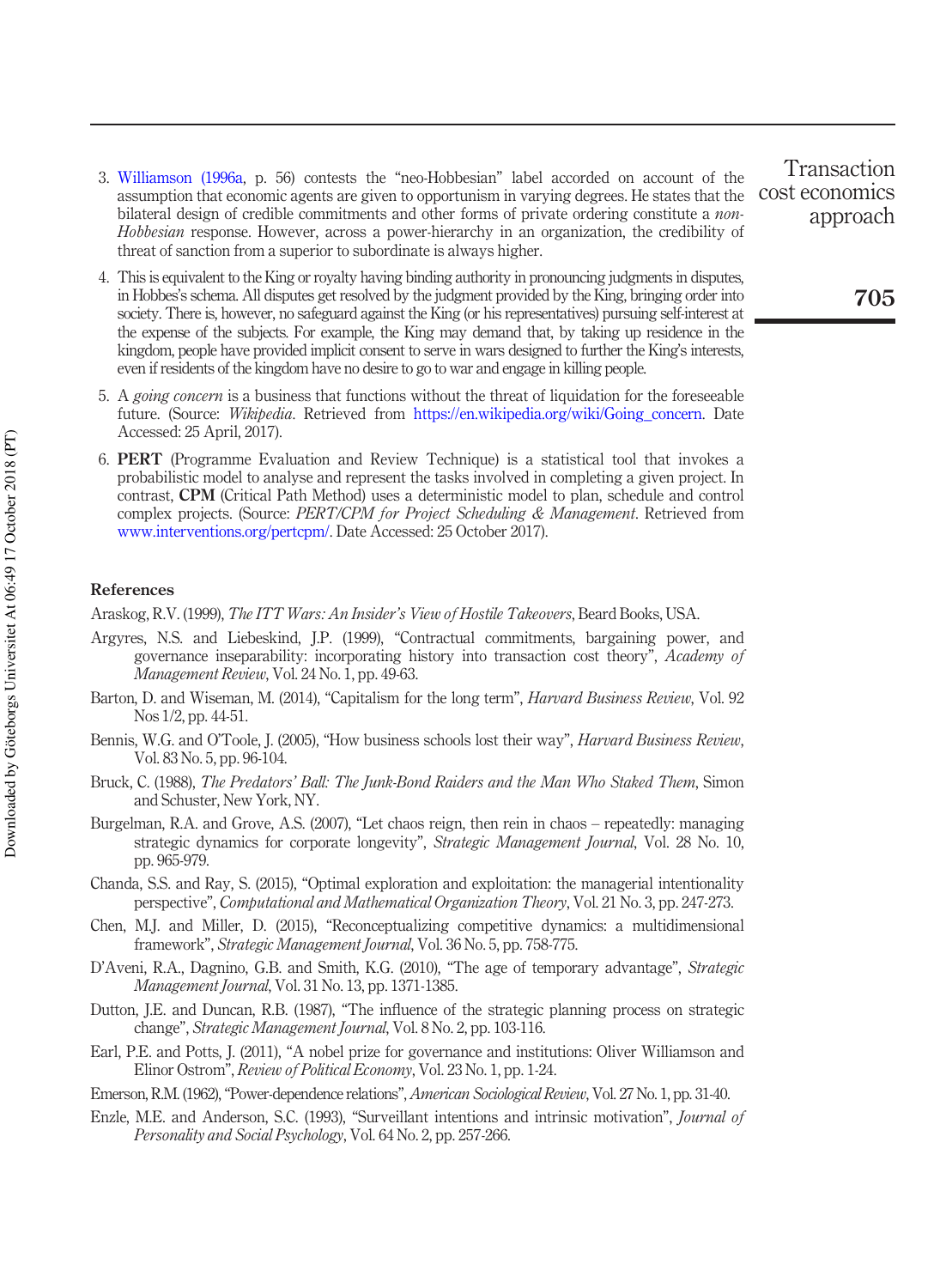| 26,4 |                                                                                                                                                                                                                                                                                         |
|------|-----------------------------------------------------------------------------------------------------------------------------------------------------------------------------------------------------------------------------------------------------------------------------------------|
|      | organizations and multiple goals", Organization Science, Vol. 20 No. 1, pp. 4-21.<br>Friedman, M. and Friedman, R.D. (2002), Capitalism and Freedom, 40th anniversary ed., The University                                                                                               |
|      | of Chicago Press, Chicago.                                                                                                                                                                                                                                                              |
|      | George, B. and Lorsch, J.W. (2014), "How to outsmart activist investors", <i>Harvard Business Review</i> ,<br>Vol. 92 No. 5, pp. 89-95.                                                                                                                                                 |
| 706  | Ghoshal, S. (2005), "Bad management theories are destroying good management practices", Academy of<br><i>Management Learning &amp; Education, Vol. 4 No. 1, pp. 75-91.</i>                                                                                                              |
|      | Ghoshal, S. and Bartlett, C.A. (1994), "Linking organizational context and managerial action: the dimensions<br>of quality of management", Strategic Management Journal, Vol. 15 No. S2, pp. 91-112.                                                                                    |
|      | Ghoshal, S. and Moran, P. (1996), "Bad for practice: a critique of the transaction cost theory", Academy<br><i>of Management Review, Vol. 21 No. 1, pp. 13-47.</i>                                                                                                                      |
|      | Gleeson, B. and Rozo, M. (2013), "The silo mentality: how to break down the barriers", available at:<br>www.forbes.com/sites/brentgleeson/2013/10/02/the-silo-mentality-how-to-break-down-the-barriers/<br>#5ec79c2c5f3e (accessed 4 August 2016).                                      |
|      | Goldman, D. (2015), "One hedge fund's plan to fix Yahoo: fire 9,000 - and Marissa Mayer too",<br>CNNMoney, available at: www.stjoechannel.com/news/one-hedge-funds-plan-to-fix-yahoo-fire-<br>9000-and-marissa-mayer-too (accessed 4 August 2016).                                      |
|      | Govindarajan, V., Sebell, M. and Terwilliger, J. (2011), "The first two steps toward breaking down silos<br>in your organization", <i>Harvard Business Review</i> , available at: https://hbr.org/2011/08/the-first-<br>two-steps-toward-breaking-down-silos/ (accessed 4 August 2016). |
|      | Greiner, L.E. and Bhambri, A. (1989), "New CEO intervention and dynamics of deliberate strategic<br>change", Strategic Management Journal, Vol. 10 No. S1, pp. 67-86.                                                                                                                   |
|      | Gulati, R., Khanna, T. and Nohria, N. (1994), "Unilateral commitments and the importance of process in<br>alliances", <i>Sloan Management Review</i> , Vol. 35 No. 3, pp. 61-69.                                                                                                        |
|      | Gulati, R. (1995), "Does familiarity breed trust? The implications of repeated ties for contractual choice<br>in alliances", <i>Academy of Management Journal</i> , Vol. 38 No. 1, pp. 85-112.                                                                                          |
|      | Hack, R. (1996), When Money Is King, Dove Books, Beverly Hills, CA.                                                                                                                                                                                                                     |
|      | Hambrick, D.C. (1994), "1993 Presidential address: what if the academy actually mattered?", Academy<br>of Management Review, Vol. 19 No. 1, pp. 1-11.                                                                                                                                   |
|      | Herrmann, P. and Nadkarni, S. (2014), "Managing strategic change: the duality of CEO personality",<br>Strategic Management Journal, Vol. 35 No. 9, pp. 1318-1342.                                                                                                                       |
|      | Hobbes, T. (1651), Leviathan or the Matter, Forme, & Power of a Common-Wealth Ecclesiastical and<br>Civill, Green Dragon, St. Paul's Churchyard, available at: www.gutenberg.org/files/3207/3207-h/<br>3207-h.html (accessed 4 August 2016).                                            |
|      | Hodgson, G.M. (2004), "Opportunism is not the only reason why firms exist: why an explanatory<br>emphasis on opportunism may mislead management strategy", Industrial and Corporate<br><i>Change</i> , Vol. 13 No. 2, pp. 401-418.                                                      |
|      | Holmstrom, B. and Milgrom, P. (1991), "Multitask principal-agent analyses: incentive contracts,<br>asset ownership, and job design", Journal of Law, Economics, and Organization, Vol. 7,<br>pp. 24-52.                                                                                 |
|      | Holt, R. (2004), "Fear prudence: Hobbes and Williamson on the morality of contracting", Journal of<br><i>Economic Issues, Vol. 38 No. 4, pp. 1021-1103.</i>                                                                                                                             |
|      | Holtz, S. (2014), "Organizational silos don't need busting: they need ventilating", available at: http://holtz.<br>com/blog/business/organizational-silos-dont-need-busting.-they-need-ventilating/4303/ (accessed<br>4 August 2016).                                                   |
|      | Huehn, M.P. (2008), "Unenlightened economism: the antecedents of bad corporate governance and<br>ethical decline", Journal of Business Ethics, Vol. 81 No. 4, pp. 823-835.                                                                                                              |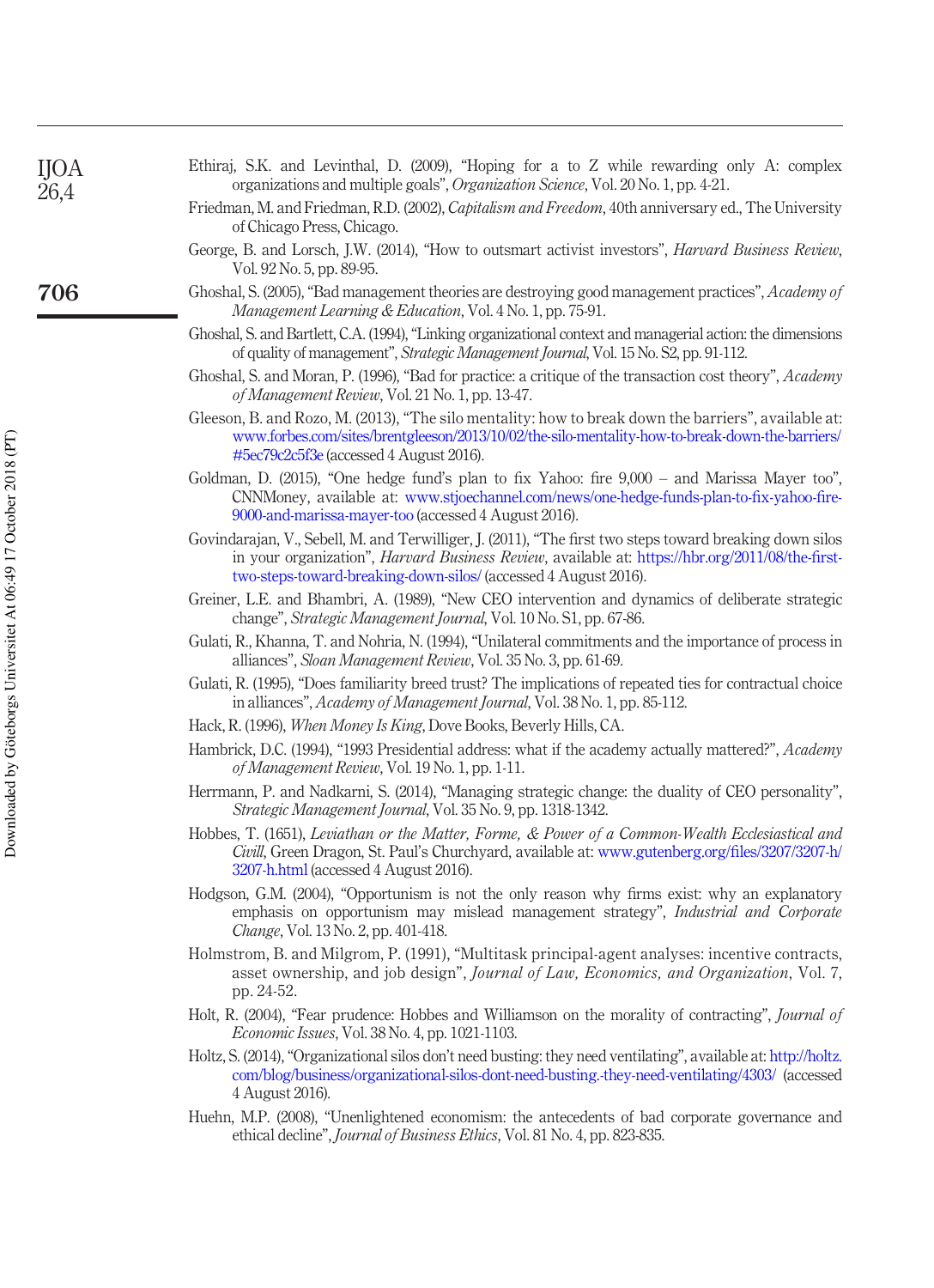- Huy, Q.N. (2002), "Emotional balancing of organizational continuity and radical change: the contribution of middle managers", *Administrative Science Quarterly*, Vol. 47 No. 1, pp. 31-69.
- Huy, Q.N. (2011), "How Middle managers' group-focus emotions and social identities influence strategy implementation", *Strategic Management Journal*, Vol. 32 No. 13, pp. 1387-1410.
- Ignatius, A. (2015), "I'm not talking about this to win a popularity contest': an interview with Larry Fink", *Harvard Business Review*, available at: https://hbr.org/2015/11/im-not-talking-about-thisto-win-a-popularity-contest (accessed 4 August 2016).
- Jensen, M.C. and Meckling, W.H. (1976), "Theory of the firm: managerial behavior, agency costs and ownership structure", *Journal of Financial Economics*, Vol. 3 No. 4, pp. 305-360.
- Ketokivi, M. and Mahoney, J.T. (2016), "Transaction cost economics as a constructive stakeholder theory", *Academy of Management Learning & Education*, Vol. 15 No. 1, pp. 123-138.
- Kipnis, D. (1972),"Does power corrupt?", *Journal of Personality and Social Psychology*, Vol. 24 No. 1, pp. 33-41.
- Koza, K.L. and Dant, R.P. (2007), "Effects of relationship climate, control mechanism, and communications on conflict resolution behavior and performance outcomes", *Journal of Retailing*, Vol. 83 No. 3, pp. 279-296.
- Kruglanski, A.W. (1970), "Attributing trustworthiness in supervisor-worker relations", *Journal of Experimental Social Psychology*, Vol. 6 No. 2, pp. 214-232.
- Lewicki, R.J. and Bunker, B.B. (1996), "Developing and maintaining trust in work relationships", in Kramer, R.M. and Tyler, T.R. (Eds), *Trust in Organizations: Frontiers of Theory and Research*, Sage, Thousand Oaks, CA, pp. 114-139.
- Lepper, M.R. and Greene, D. (1975), "Turning play into work: effects of adult surveillance and extrinsic rewards on children's intrinsic motivation", *Journal of Personality and Social Psychology*, Vol. 31 No. 3, pp. 479-486.
- Lippman, S.A. and Rumelt, R.P. (1982), "Uncertain imitability: an analysis of interfirm differences in efficiency under competition", *Bell Journal of Economics*, Vol. 13 No. 2, pp. 418-438.
- Masten, S.E., Meehan, J.W. and Snyder, E.A. (1991), "The costs of organization", *The Journal of Law, Economics, and Organization*, Vol. 7 No. 1, pp. 1-25.
- Mayer, C. (2013), "What's lost when shareholders rule", *Harvard Business Review*, available at: https:// hbr.org/2013/05/whats-lost-when-shareholders-rule (accessed 4 August 2016).
- Mayer, K.J. and Argyres, N.S. (2004), "Learning to contract: evidence from the personal computer industry", *Organization Science*, Vol. 15 No. 4, pp. 394-410.
- Mintzberg, H. (2004), *Managers, Not MBAs: A Hard Look at the Soft Practice of Managing and Management Development*, Berrett-Koehler Publishers, Oakland, CA.
- Moran, P. and Ghoshal, S. (1996), "Theories of economic organization: the case for realism and balance", *Academy of Management Review*, Vol. 21 No. 1, pp. 58-72.
- Morgan, R.M. and Hunt, S.D. (1994), "The commitment-trust theory of relationship marketing", *Journal of Marketing*, Vol. 58 No. 3, pp. 20-38.
- Pfeffer, J. and Fong, C.T. (2002), "The end of business schools? Less success than meets the eye", *Academy of Management Learning & Education*, Vol. 1 No. 1, pp. 78-95.
- Sayer, A. (2014), *Why We Can*'*t Afford the Rich*, Policy Press, Bristol.
- Shapiro, D.L., Sheppard, B.H. and Cheraskin, L. (1992), "Business on a handshake", *Negotiation Journal*, Vol. 8 No. 4, pp. 365-377.
- Selznick, P. (1996),"Institutionalism 'old' and 'new'", *Administrative Science Quarterly*, Vol. 41 No. 2, pp. 270-277.
- Shimizu, K. (2012), "Risks of corporate entrepreneurship: autonomy and agency issues", *Organization Science*, Vol. 23 No. 1, pp. 194-206.
- Staw, B.M. (1976), "Knee-deep in the big muddy: a study of escalating commitment to a chosen course of action", *Organizational Behavior and Human Performance*, Vol. 16 No. 1, pp. 27-44.